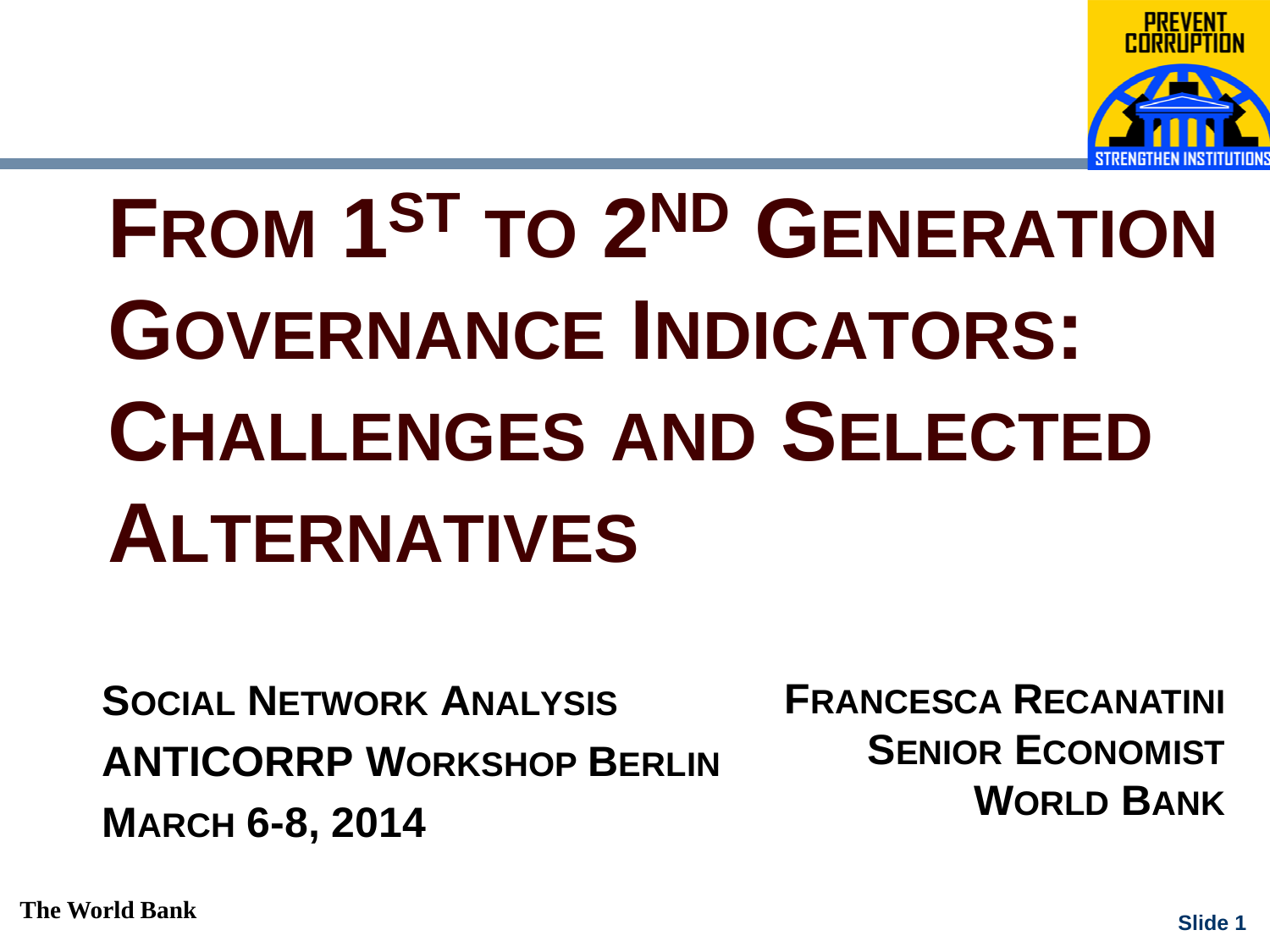# **QUESTIONS FOR DISCUSSION**



- 1. The current state of the art in diagnosing and tracing change of informal institutions in governance research
- 2. Ongoing work that can help to understand governance better
- 3. Areas for future research (to capture progress and effectiveness of policy interventions)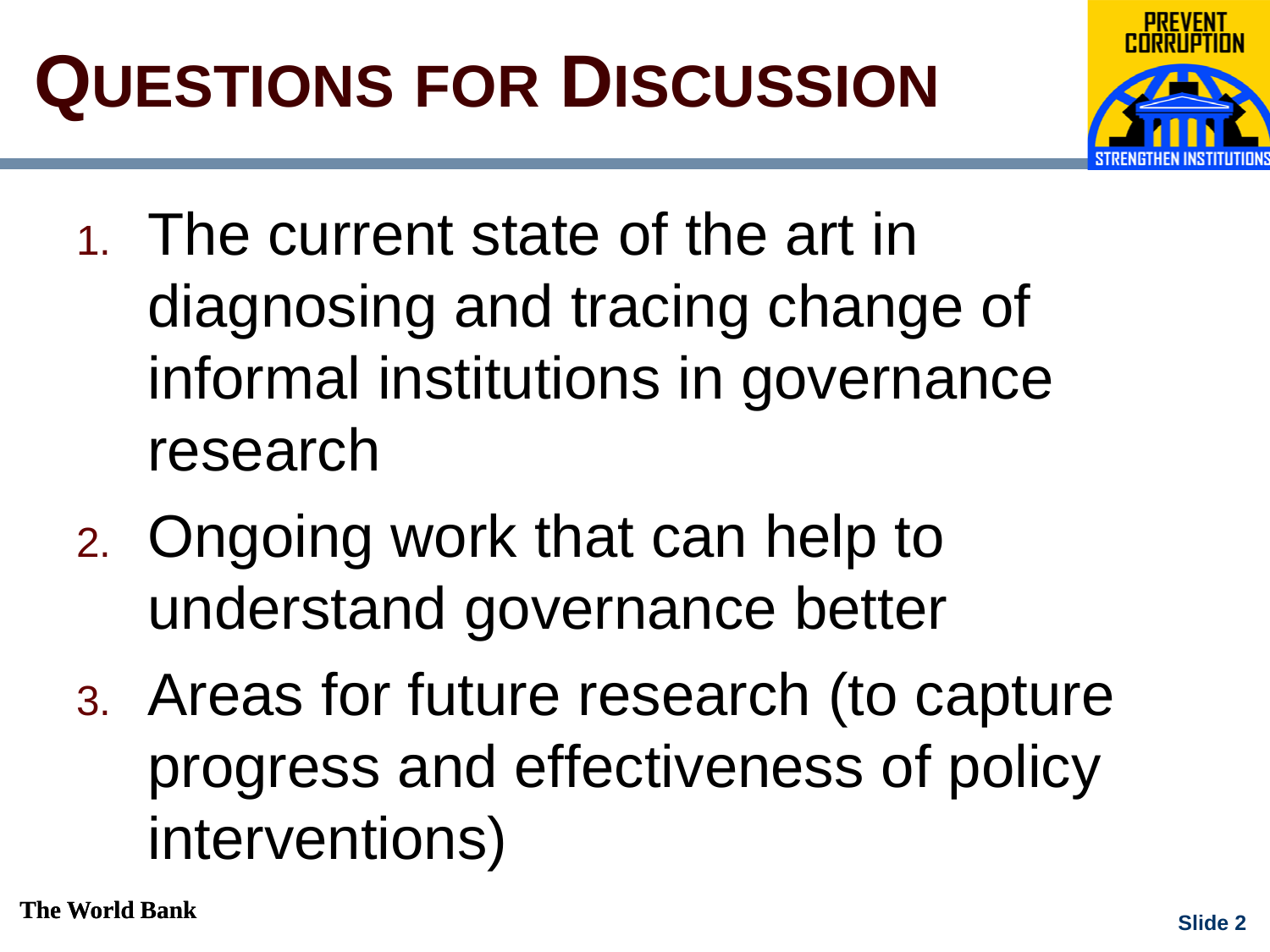# **USEFUL DEFINITIONS**



### **Governance**

**The manner in which the state acquires and exercises its authority to provide public goods & services**

### **Institutions**

**The rule of the game in a system. Can be formal or informal. Different systems use with different institutions (ex. economic, social, legal, political, etc.)**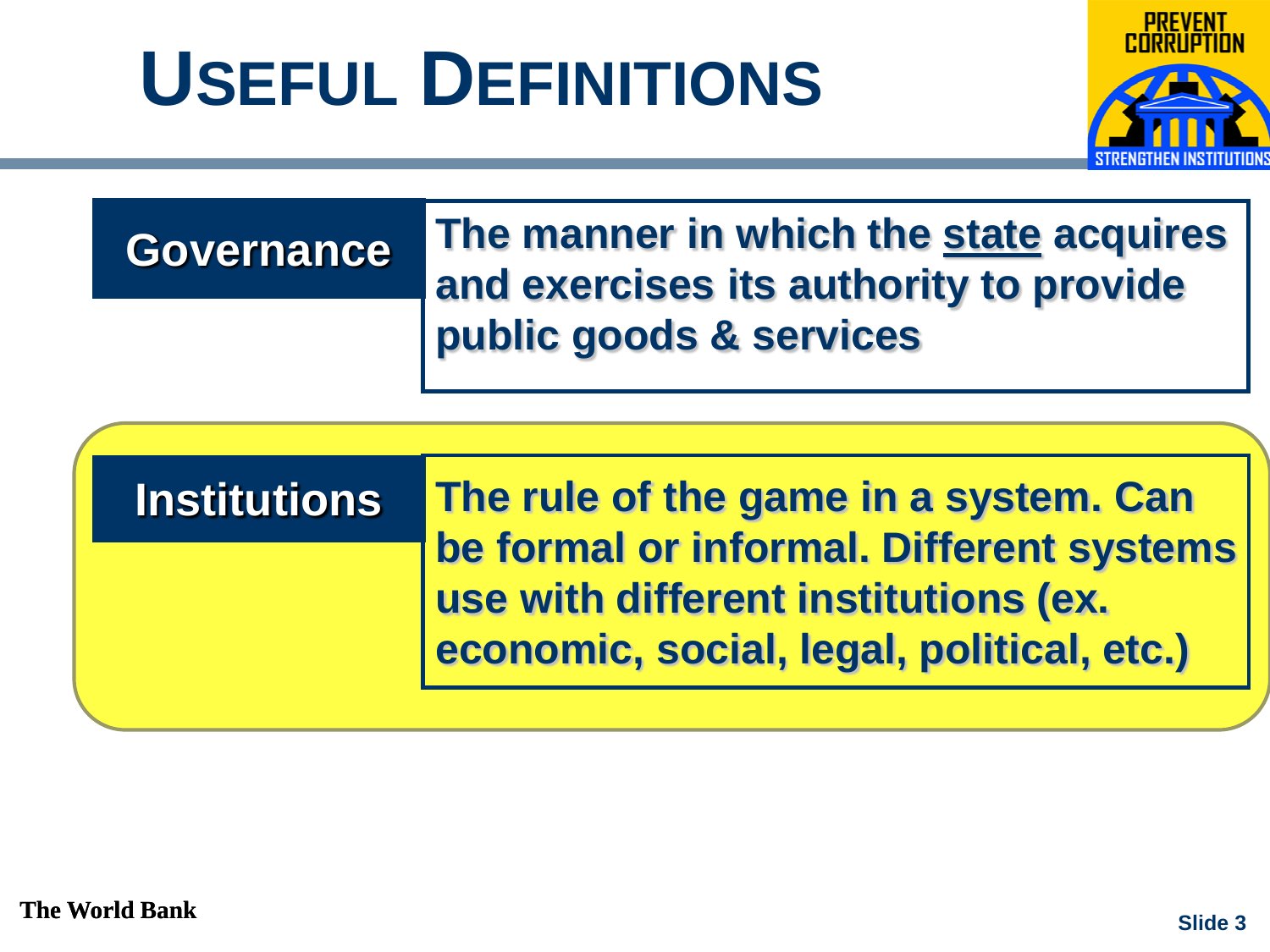# **1. STATE OF THE ART**



- □ Limited understanding of the role of institutions and especially informal ones (based on robust evidence)
- □ Growing efforts focused on selected types of (formal) institutions, but…
- ..focus on the presence of institutions rather than on their use/implementation
- => Limited data and tools available to capture informal institutions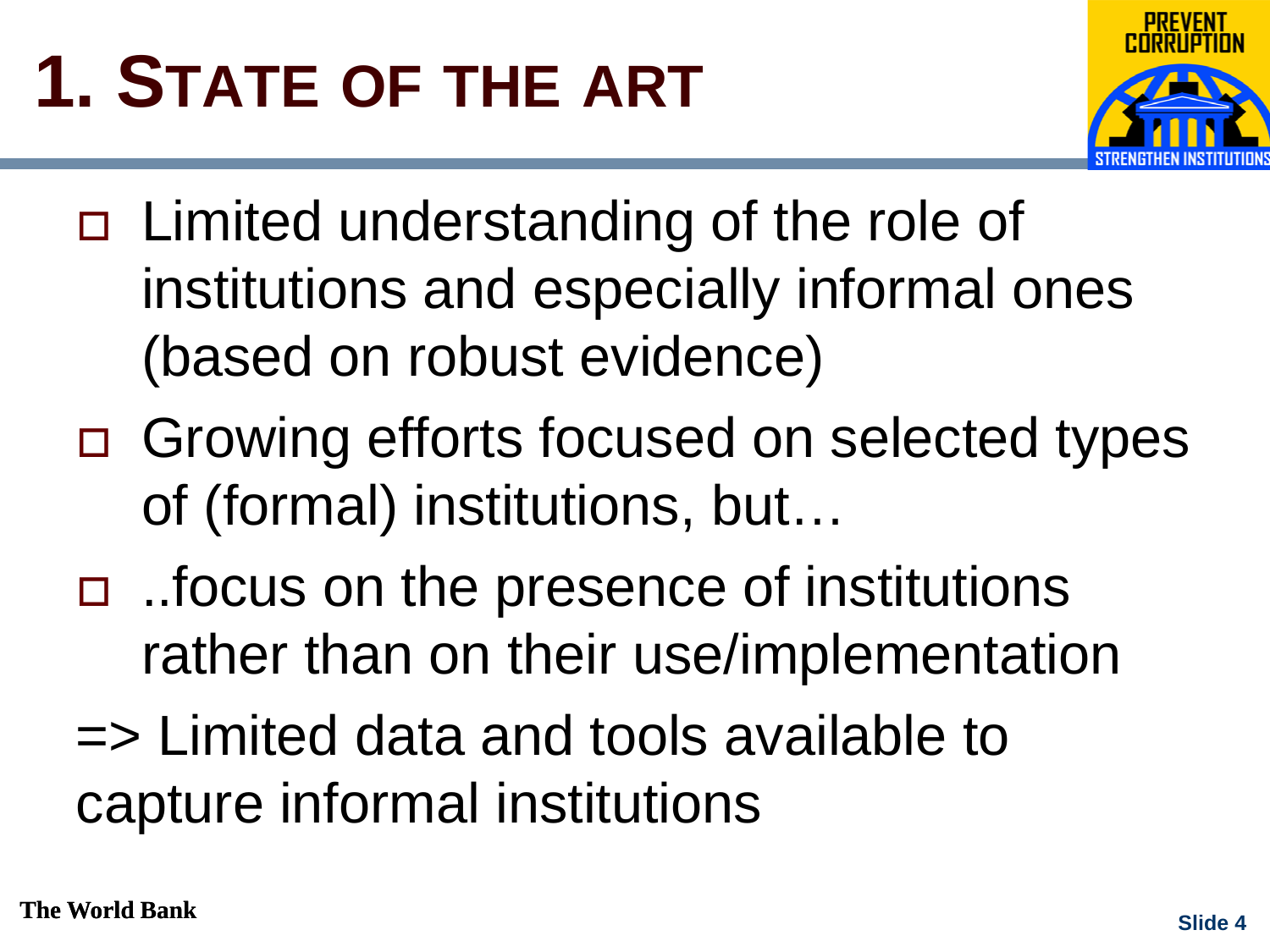# **Stories from the ground…**



- An African country has signed a peace agreement after a decade of conflict. Formal institutions (especially local ones) are largely absent. Capacity is limited. Power is highly concentrated – a few leaders control allocation of land and awarding of public contracts for reconstruction. Nepotism and patronage are widespread.
- □ Oligarchs in a country in northern Africa have divided the economy into lucrative monopolies, through government supported restrictions on competition. Civil society is weak.
- **The World Bank's ON EXECUTIVE power.** The World Banks slide 5 □ The President of a resource-rich country in Central Asia accepted millions of dollars in bribes, placing them abroad in a major financial center. There are few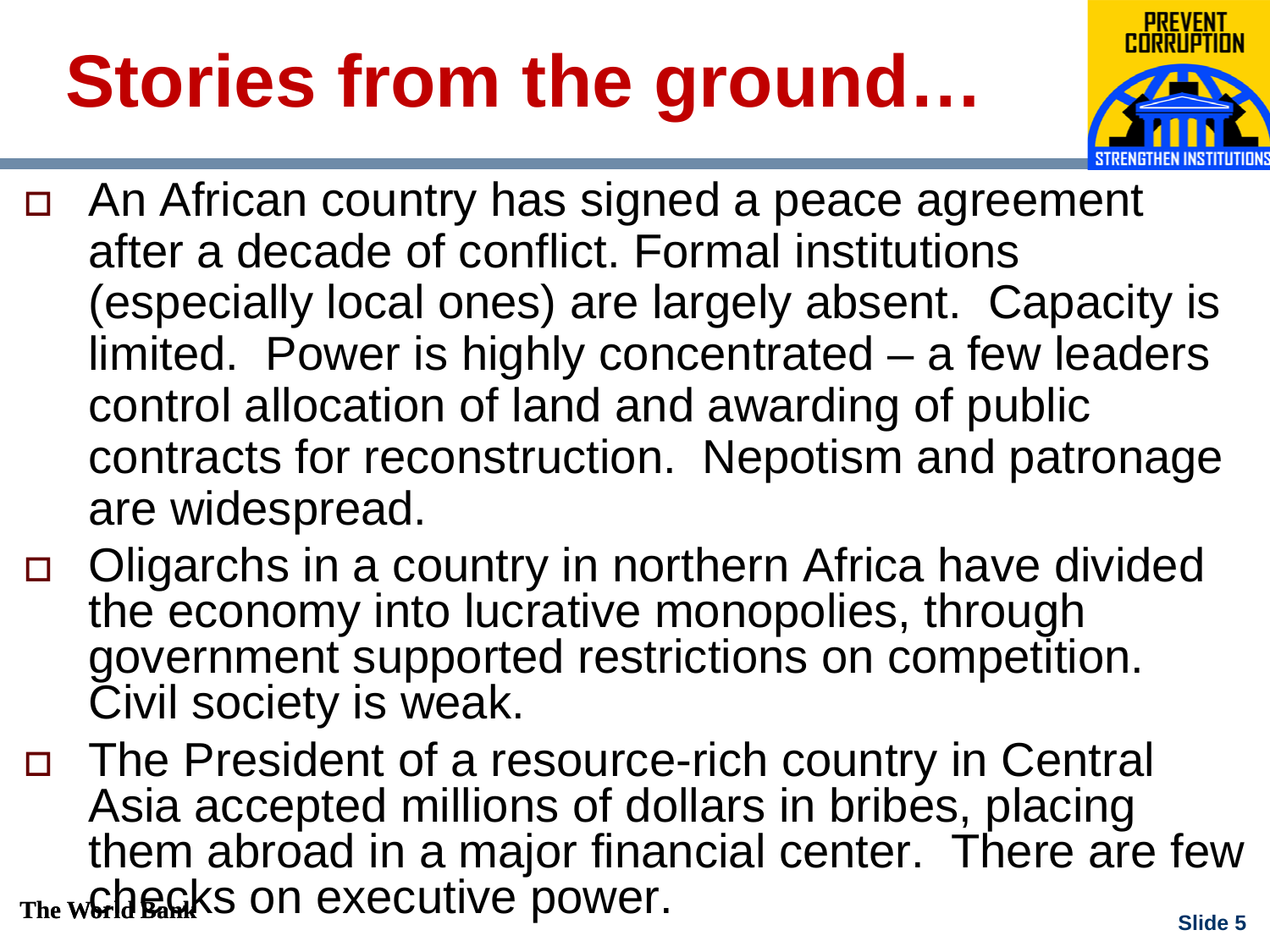# **Stories from the ground, cont.**



- In a low-income, democratic country in Africa, businesses finance political parties in exchange for preferential treatment. Petty corruption is widespread. Efforts to combat corruption stop prior to elections, out of fear that party financing will be cut off.
- A chronically under-funded military in a country in East Asia resorted to self-financing, establishing commercial enterprises and foundations. Generals enrich themselves by sitting on boards.
- The World Bank UITU JUUIUIUI y, IU GIUIUIUI U, UITU TITUUIU.<br>Slide 6 In a low-income country in Latin America, top political leaders paid and accepted bribes from an intricate network, spanning all aspects of state and society. Through the network, the leadership controlled judiciary, legislature, and media.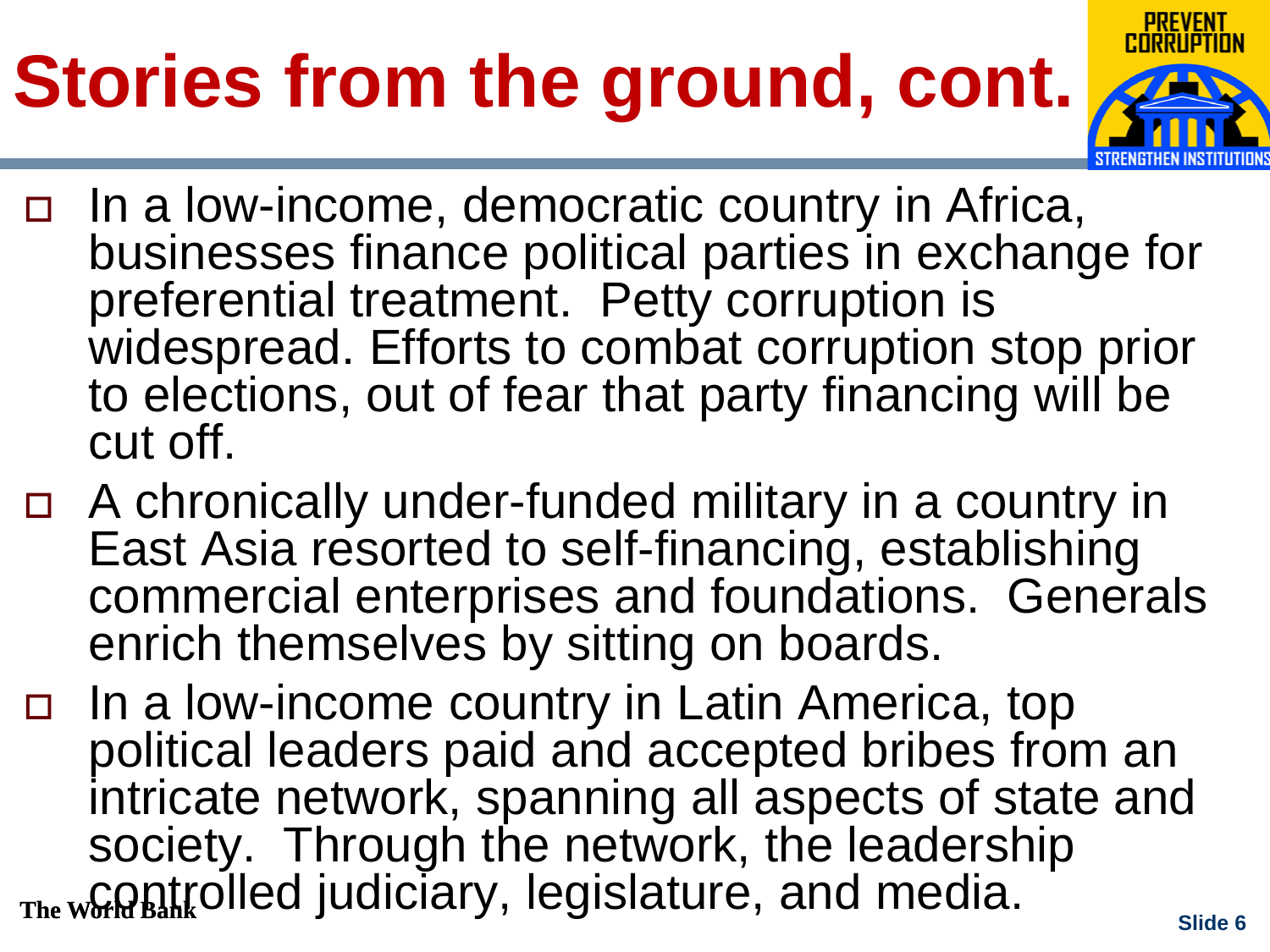### **Business Environment and Enterprise Performance Survey (BEEPS)**



- **Goal: Analyze how corruption, regulatory burden, and public sector factors affect the business environment**
	- Is corruption in Eastern Europe and the former Soviet Union getting better or worse?
	- □ What explains the changes?
	- □ What motivates reform?
	- □ Are there lessons for other regions?
- **Cross-country and time series micro-data from one source (enterprises)**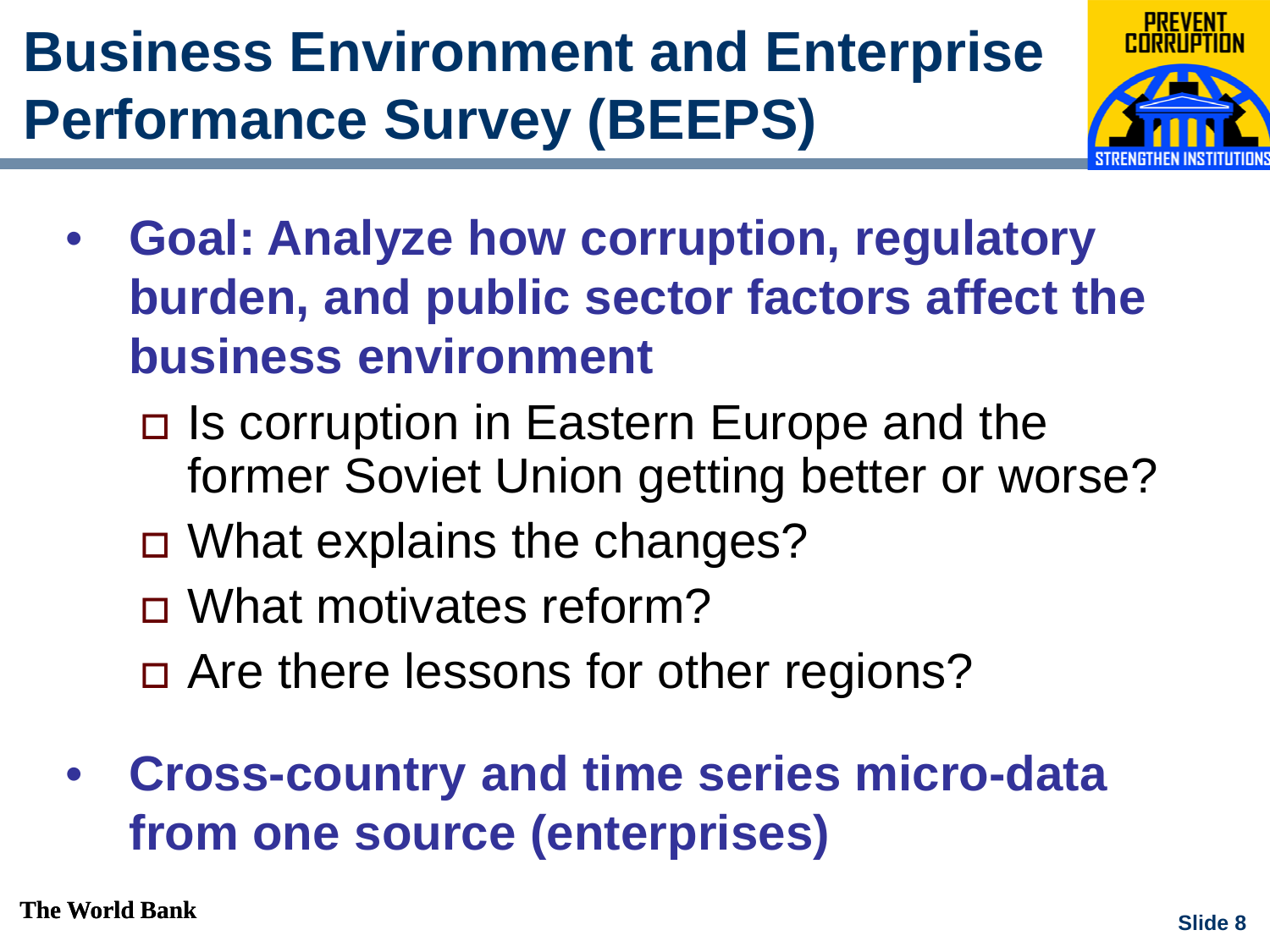## **Administrative corruption, BEEPS, 2005-08**



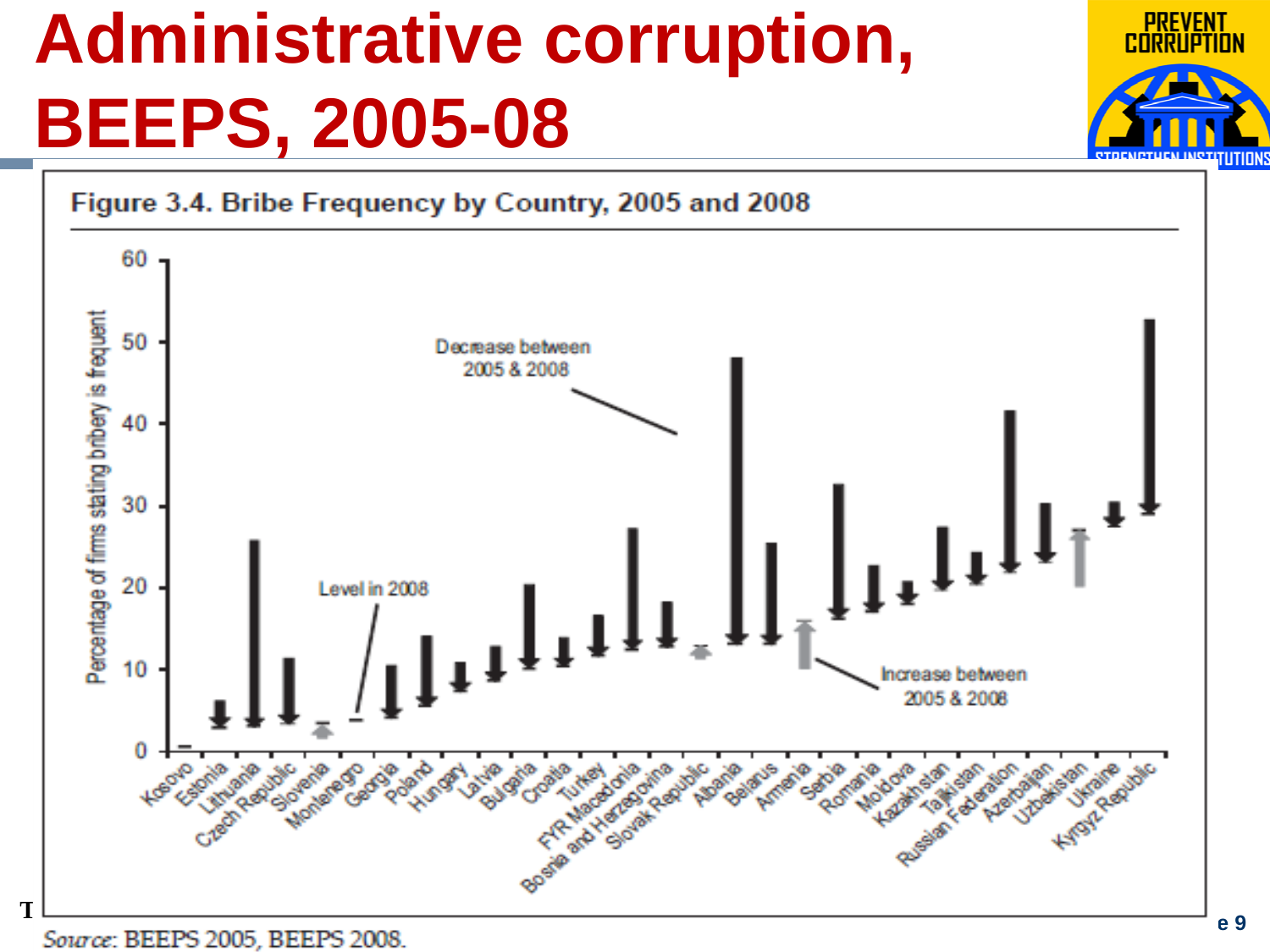### **Bribes in Public Procurement, BEEPS, 2005-08**





Source: BEEPS 2005, BEEPS 2008.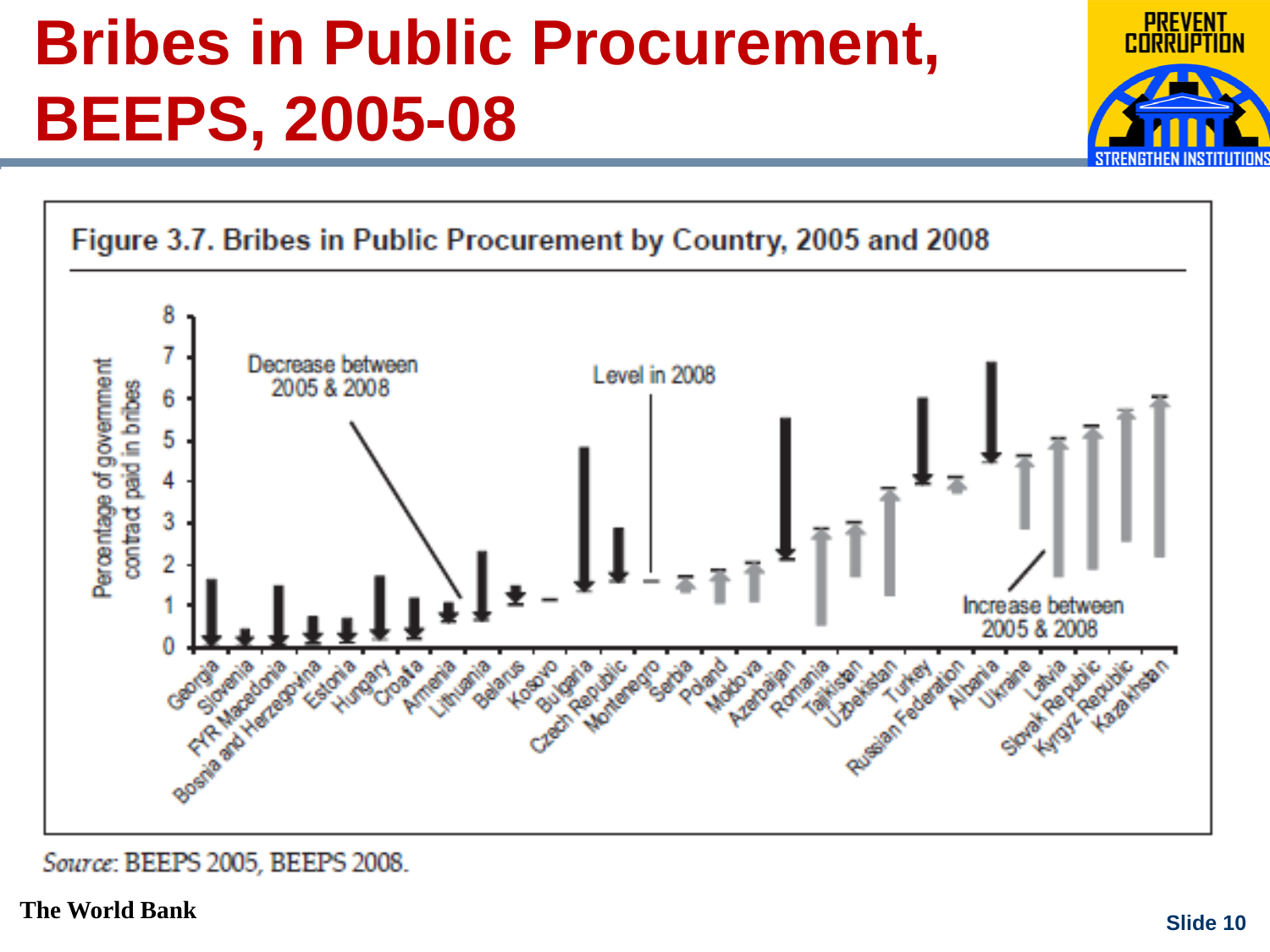## **Diversion of public funds, 2005-08**



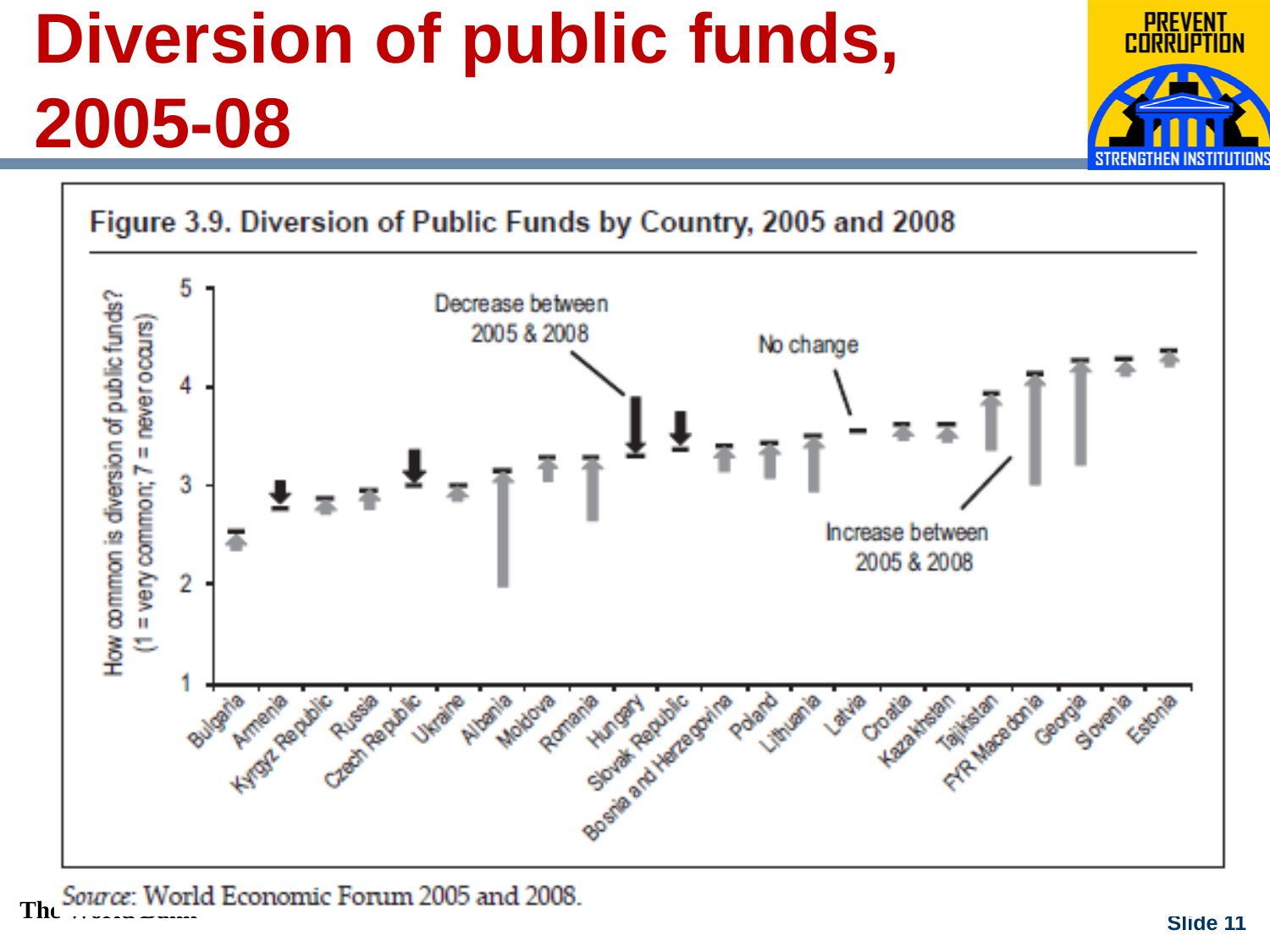### **Emerging "features" of the "corruption challenge"**



- In practice, an *heterogeneous* challenge
	- Different country's reality (political, institutional and cultural)
	- **Different forms of corruption**
	- Different level of skills and resources
- □ It involves diverse actors and stakeholders (local, national and international)
- **The World Bank Slide Slide Slide Slide Slide Slide Slide Slide Slide Slide Slide Slide Slide Slide Slide Slide Slide Slide Slide Slide Slide Slide Slide Slide Slide Slide Slide Slide Slide Slide Slide Slide Slide Slide** □ It requires a significant re-allocation of powers and rents within the country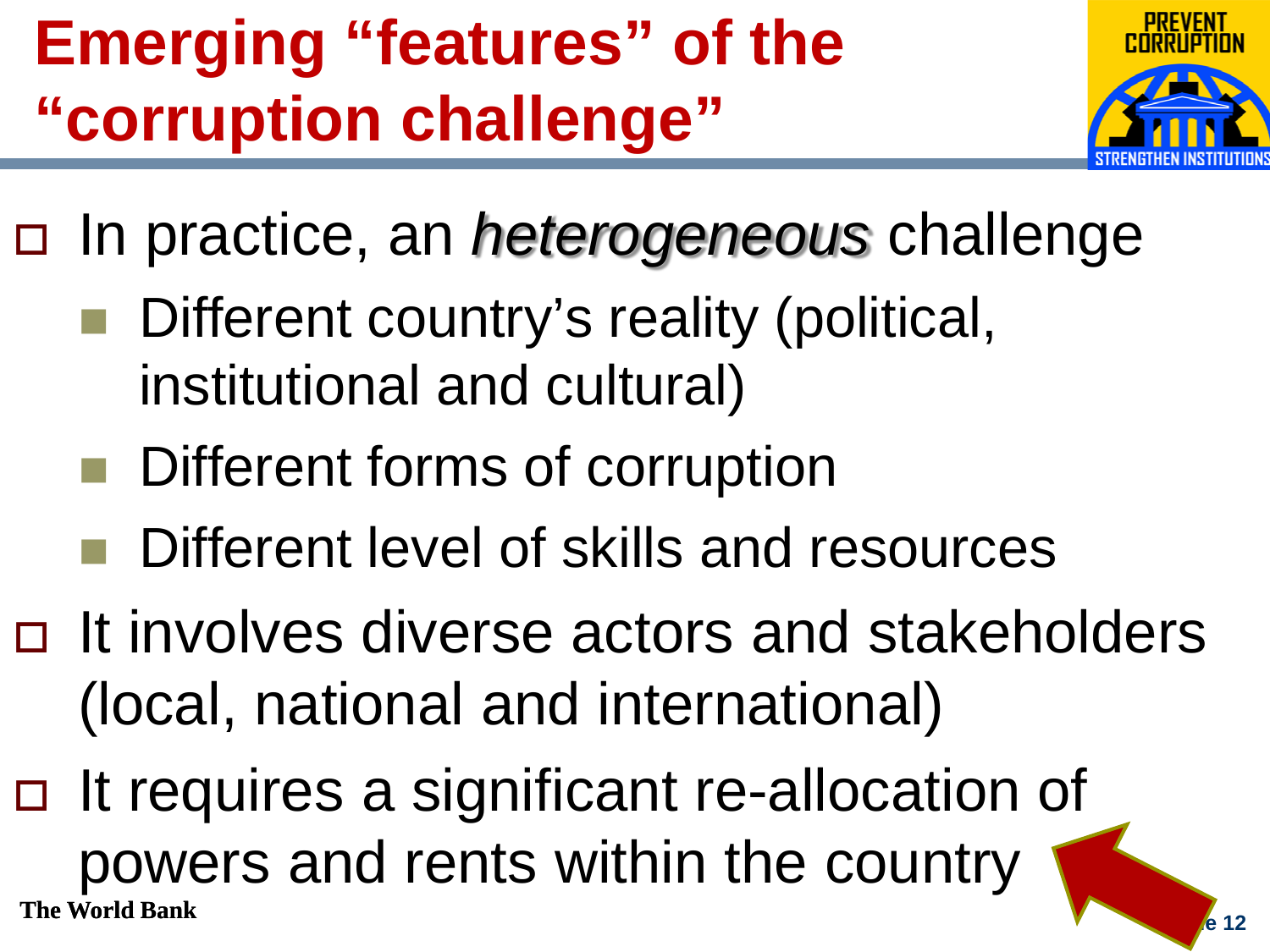# **Three remaining challenges**



- *1. Heterogeneity*
- *2. Sustainability*
- *3. Implementation gap*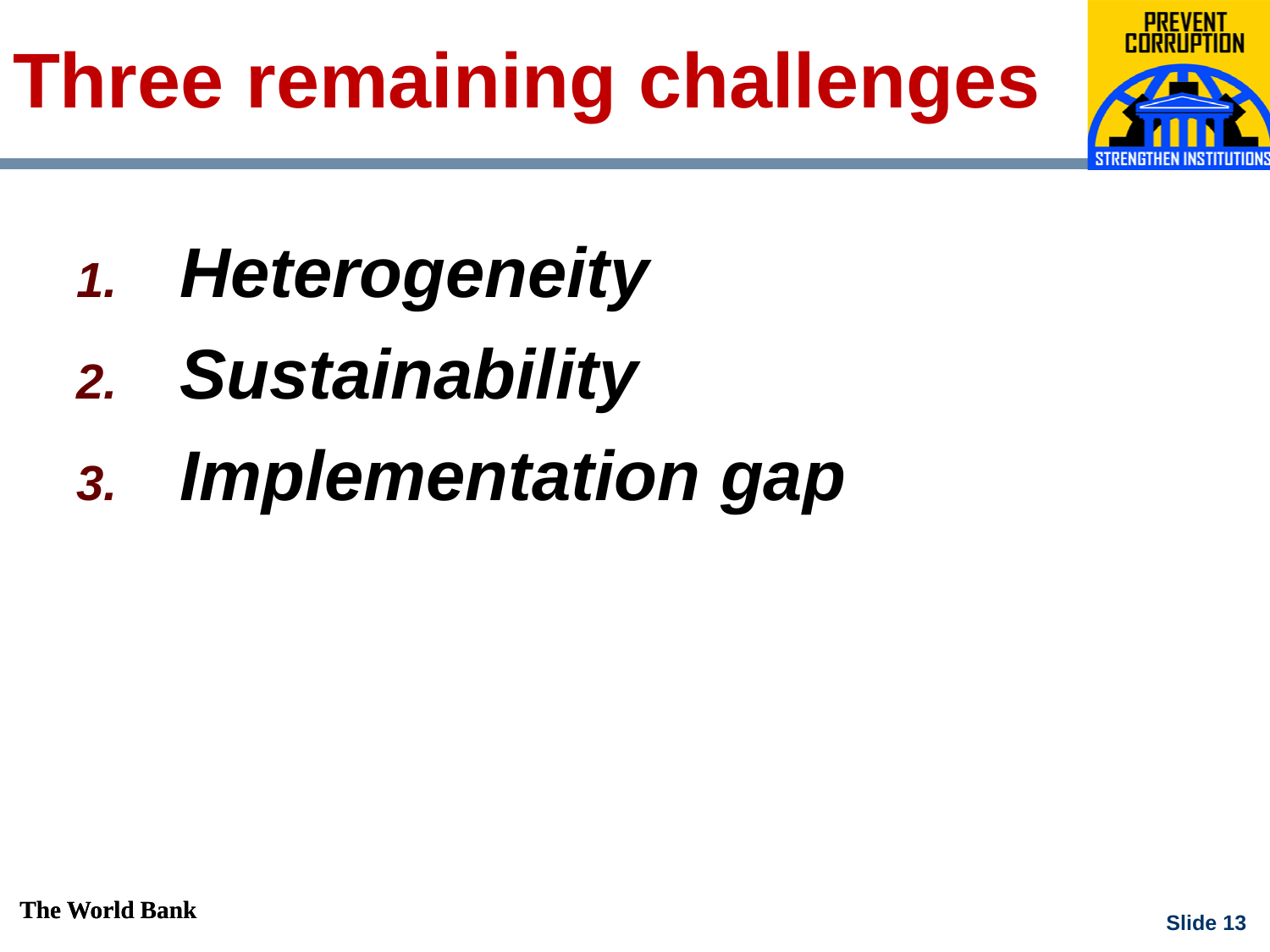

..that can help better understand governance and institutions

- => two examples of micro-level data focused on de facto institutions:
- Public Accountability Mechanisms (PAM) Indicators - de facto implementation *(Stephanie E. Trapnell, Research Manager)*
- Governance Diagnostics surveys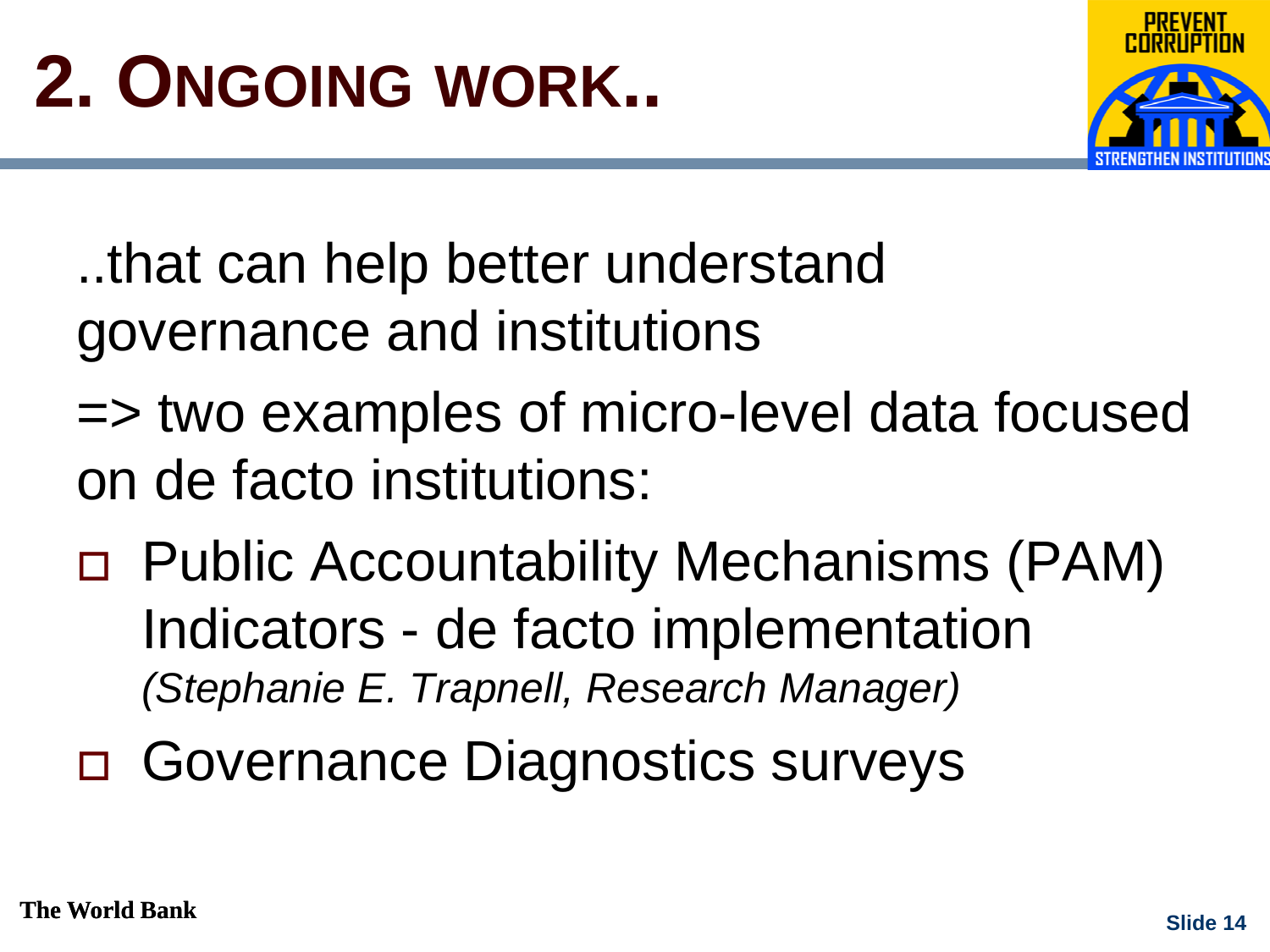# **2A. PAM: 4 AREAS OF INQUIRY IN 2 STAGES**



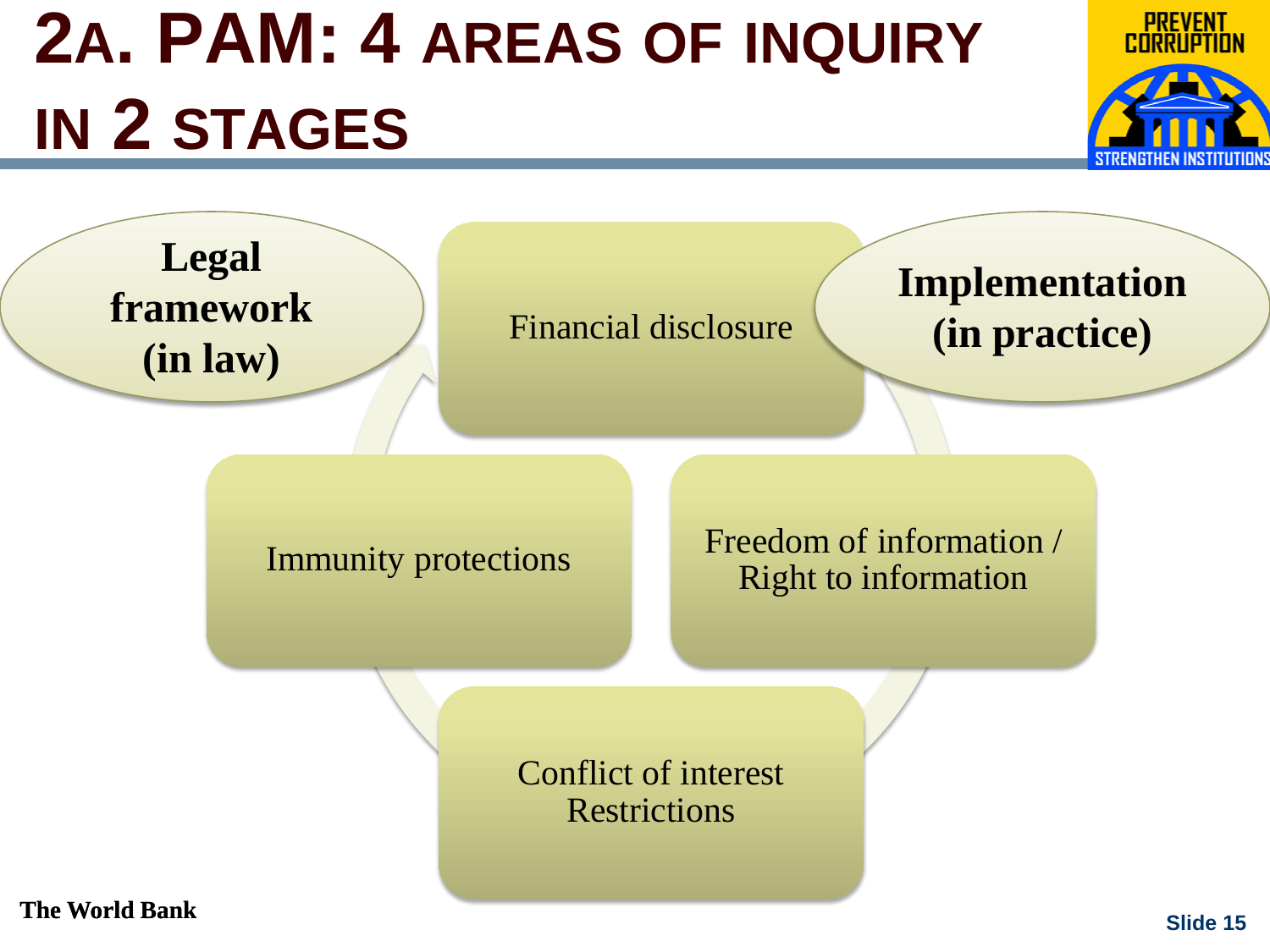# **PAM Coverage**



| <b>Mechanism</b>                                                                                                                  | De Jure             |                            | <b>De Facto</b>                                                                  |                         |
|-----------------------------------------------------------------------------------------------------------------------------------|---------------------|----------------------------|----------------------------------------------------------------------------------|-------------------------|
|                                                                                                                                   | <b>Status</b>       | No. of<br><b>Countries</b> | <b>Status</b>                                                                    | <b>No. of Countries</b> |
| <b>Income and Asset</b><br><b>Disclosure</b>                                                                                      | Published<br>2008   | 90                         | Published<br>2012                                                                | 12                      |
| <b>Freedom of Information /</b><br><b>Right to Information</b>                                                                    | Published<br>2010   | 90                         | Pilot assessment<br>being conducted                                              | $4$ (possibly 12)       |
| <b>Conflict of Interest</b><br><b>Restrictions and</b><br><b>Disclosure</b>                                                       | Published<br>2012   | 90                         | Published<br>2012<br>(Disclosure only)                                           | 12                      |
| <b>Financial Disclosure</b><br>(Combination of Income)<br>and Asset Disclosure $\&$<br><b>Conflict of Interest</b><br>Disclosure) | Publication<br>2012 | 90                         | Pilot survey<br>conducted 2013,<br>inconclusive<br>results, low<br>participation | 5                       |
| <b>Immunity Protections</b>                                                                                                       | Publication<br>2013 | 90                         | <b>Not Started</b>                                                               |                         |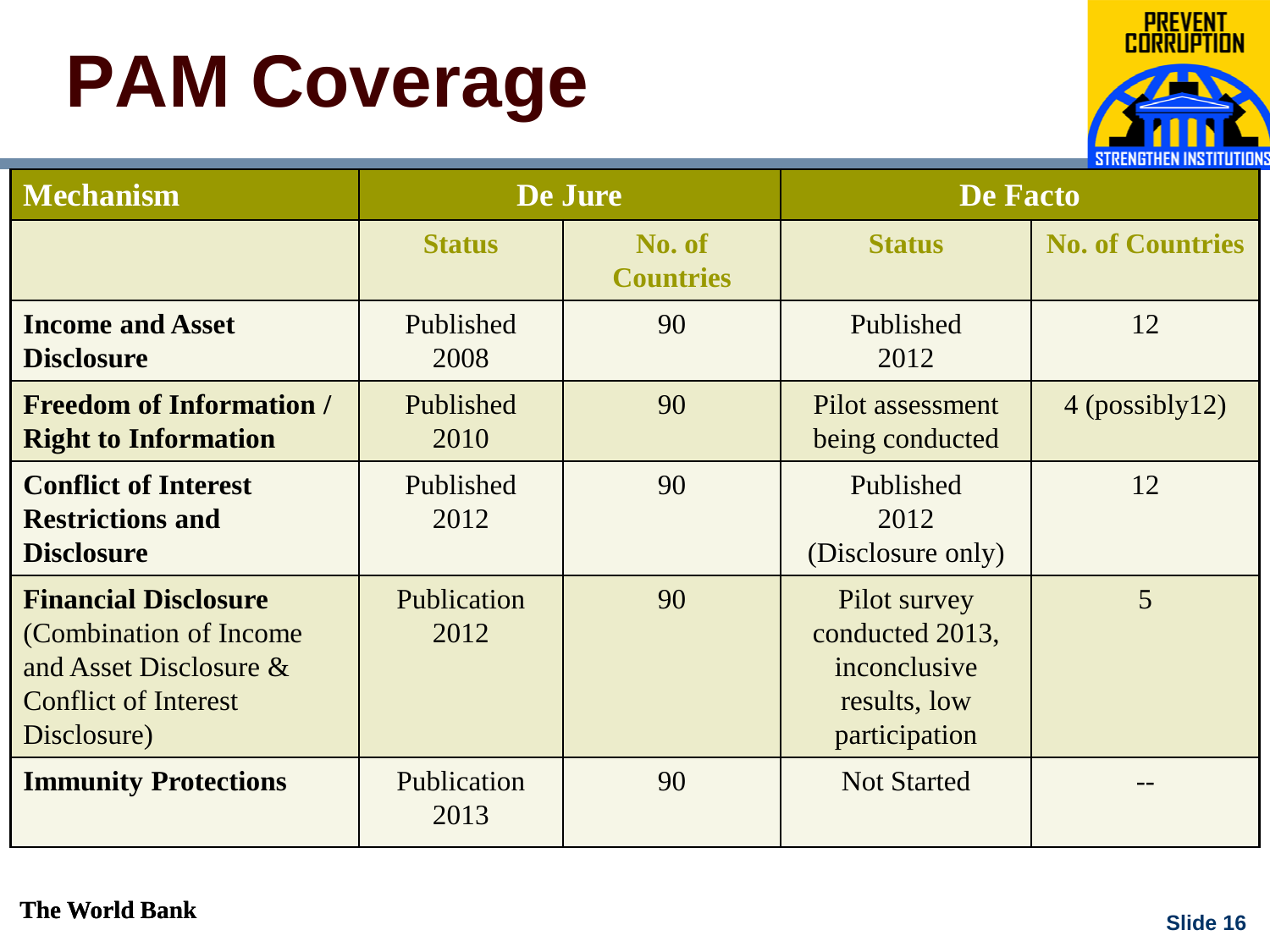### **PAM ASSESSMENTS OF PRACTICES AND IMPACTS**



#### Financial Disclosure

- Survey consisted of approximately 70 multiple choice and short answer questions, administered online through "SurveyMonkey".
- Data focused on medium-term outcomes: government commitment, public engagement, and system productivity.

### □ Right to Information

- Indicator-led case studies that focus on institutional functioning.
- **Respondents consist of managing directors of implementation** agencies and local NGOs and Media dealing with accountability and transparency.
- Piloting commenced September 2013. Synthesis report planned for June 2014.<br>The World Bank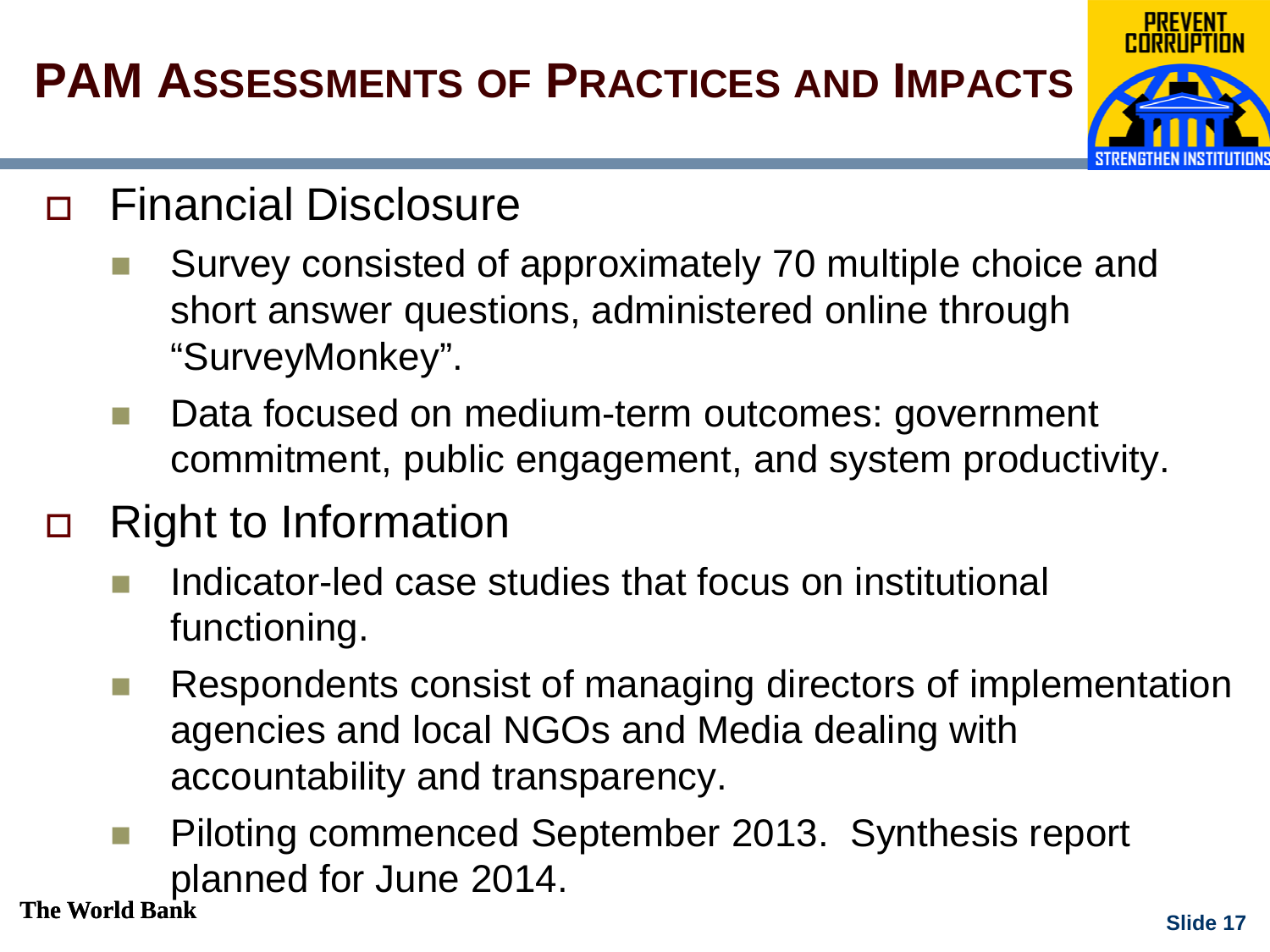**Right to information systems: capturing functional arrangements, capacities, and performance within a layered results chain** 



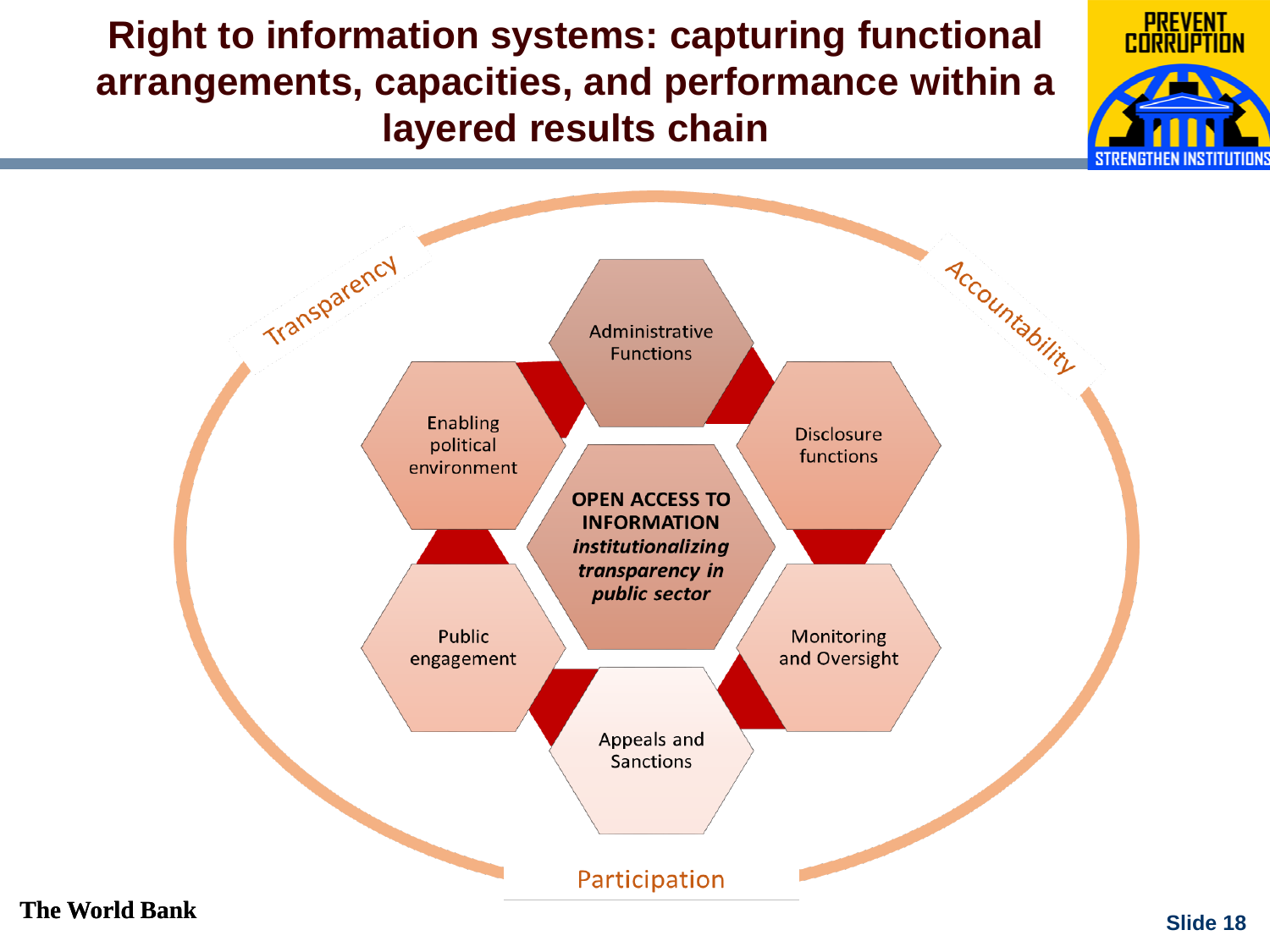### **RTI - "Evaluating the method of evaluation"**



- Feasibility: Is the data easily collectable?
- Indicator clarity: Can the indicator be scored easily when data is available?

#### **Timely availability of Data**

- $\blacksquare$  Timeliness of data: How recently is data available?
- Time-series comparisons: What is the time period for which data is available?

#### **Indicator Level of Usefulness**

- Level of actionability: Who can make changes that would impact the indicator score?
- **Level of Action-worthiness: How easily can the indicator affect** outcomes, i.e, the public's access to information?
- Reliability: What is the quality of the data?
- Sustainability: Can the data be collected regularly in the future?.

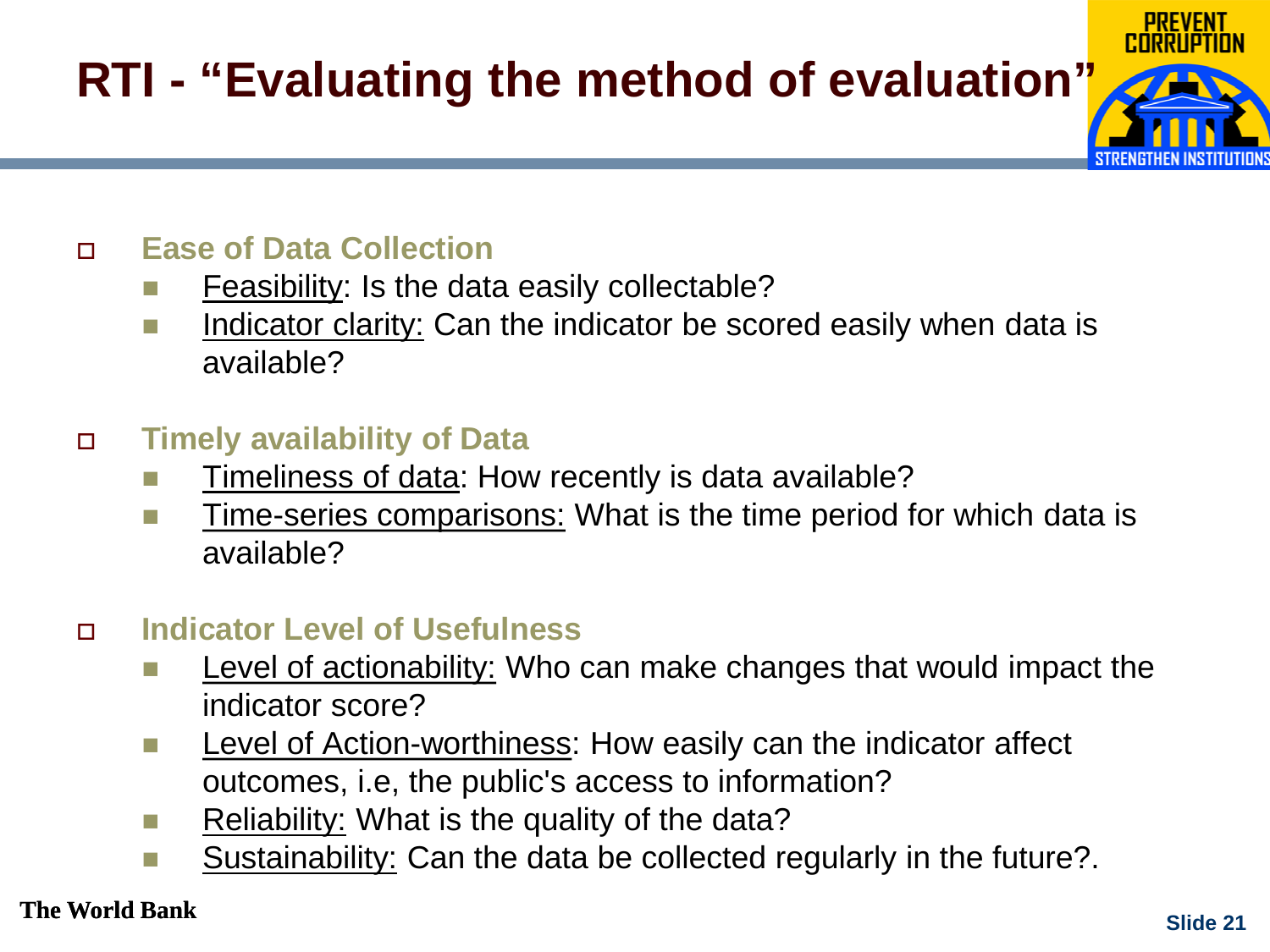### **2B. GOVERNANCE DIAGNOSTIC SURVEYS**



- A participatory process to identify governance challenges and build local capacity
- □ Key features:
	- Medium/long term *partnership* between multiple actors for design and implementation
	- Mechanism to facilitate *feedback* from different stakeholders (focus groups)
	- *Multiple sources of data* (from households, firms and public officials) focused on *experience*
	- Rigorous technical *implementation*
	- *Local institution* implements
- Focus on monitoring *results and impact*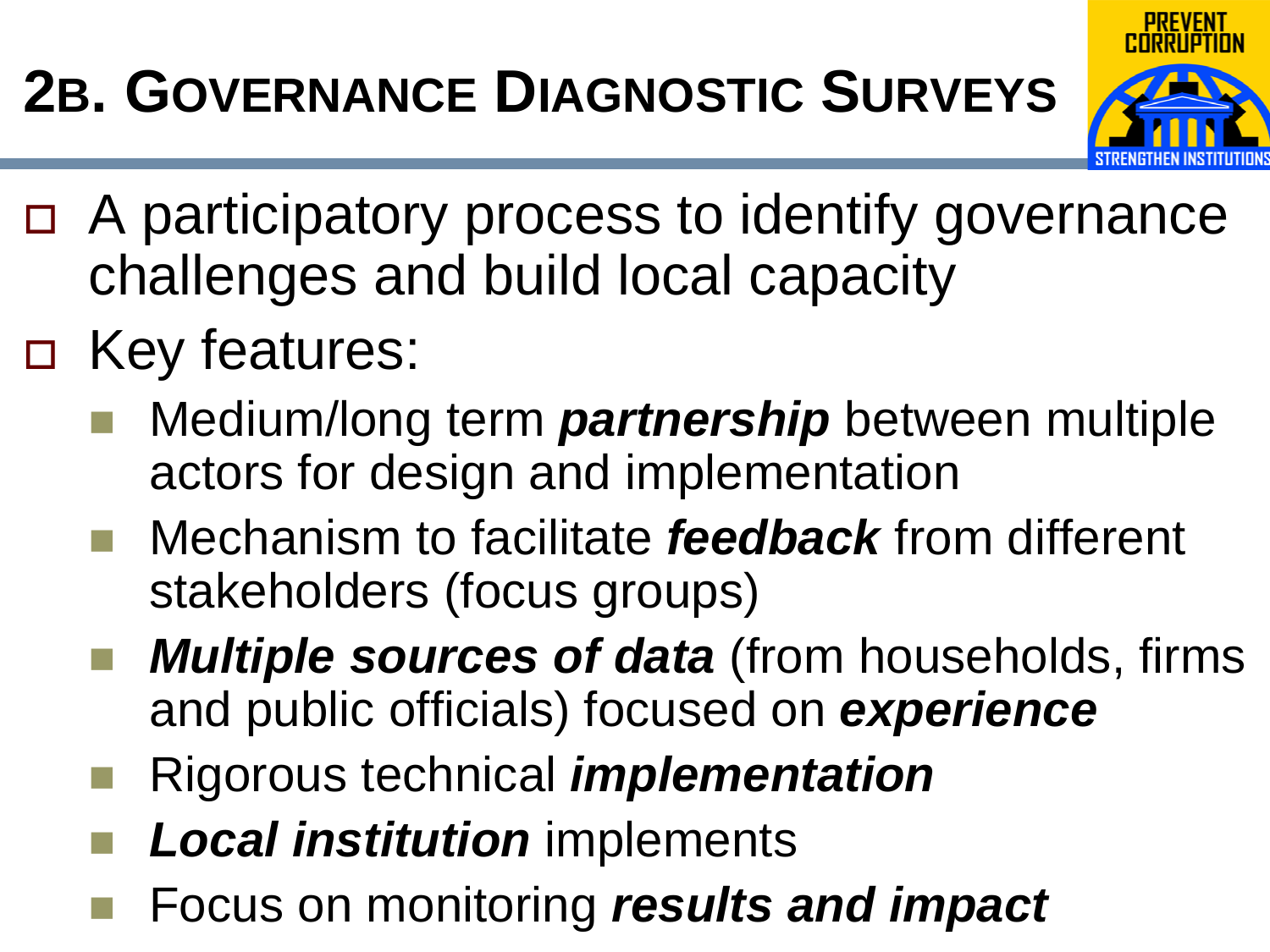### **Country Diagnostic Results** Extent of corruption, (Selected Countries '03-'05)

**% citizens reporting bribes used frequently to obtain public services**

**% of public officials reporting frequent purchase of positions in their institutions**

**% of public officials reporting frequent public funds mismanagement**

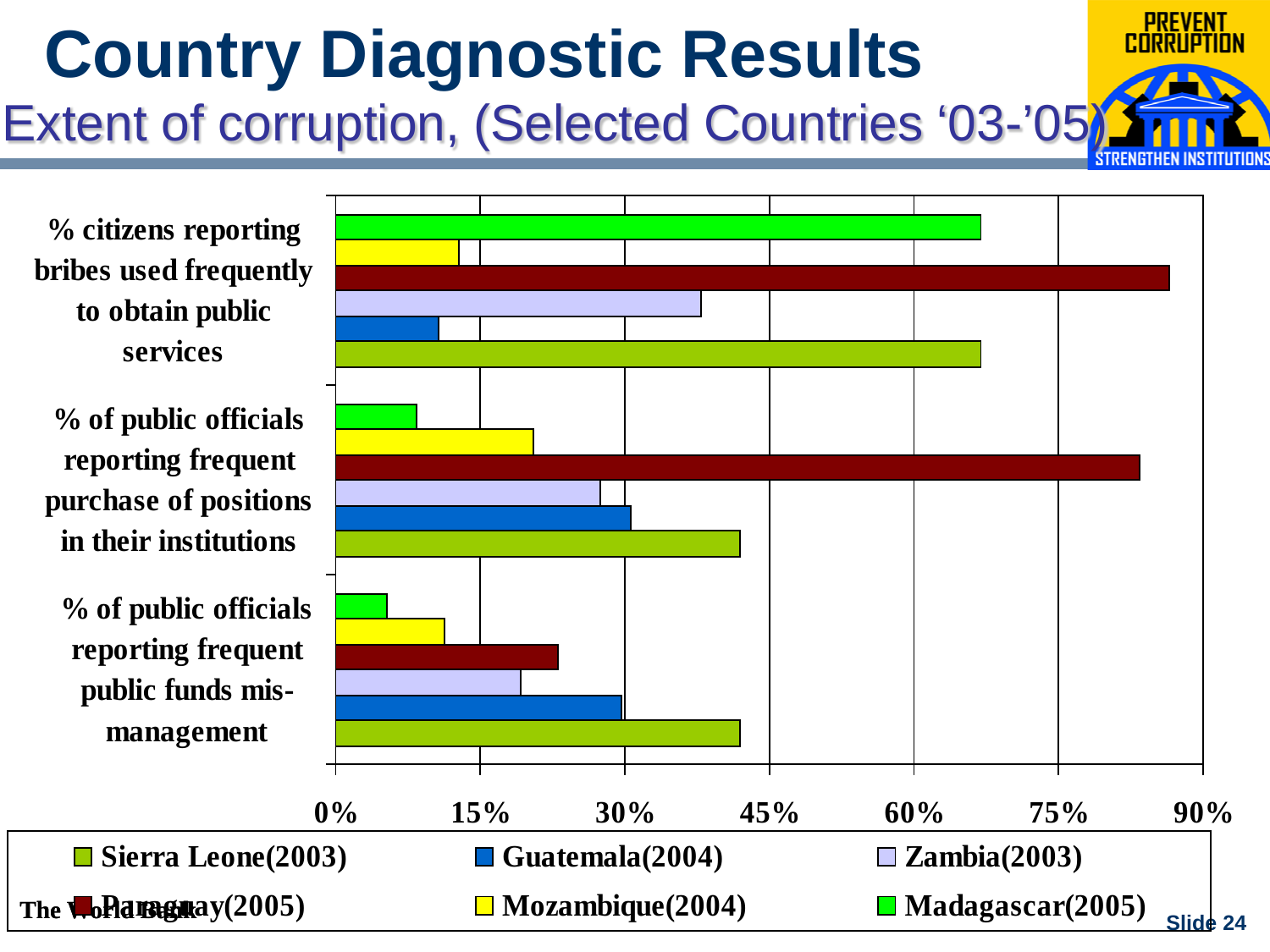### **Corruption imposes barriers to households to access basic services, Sierra Leone 2003**



institutions because they couldn't pay the unofficial costs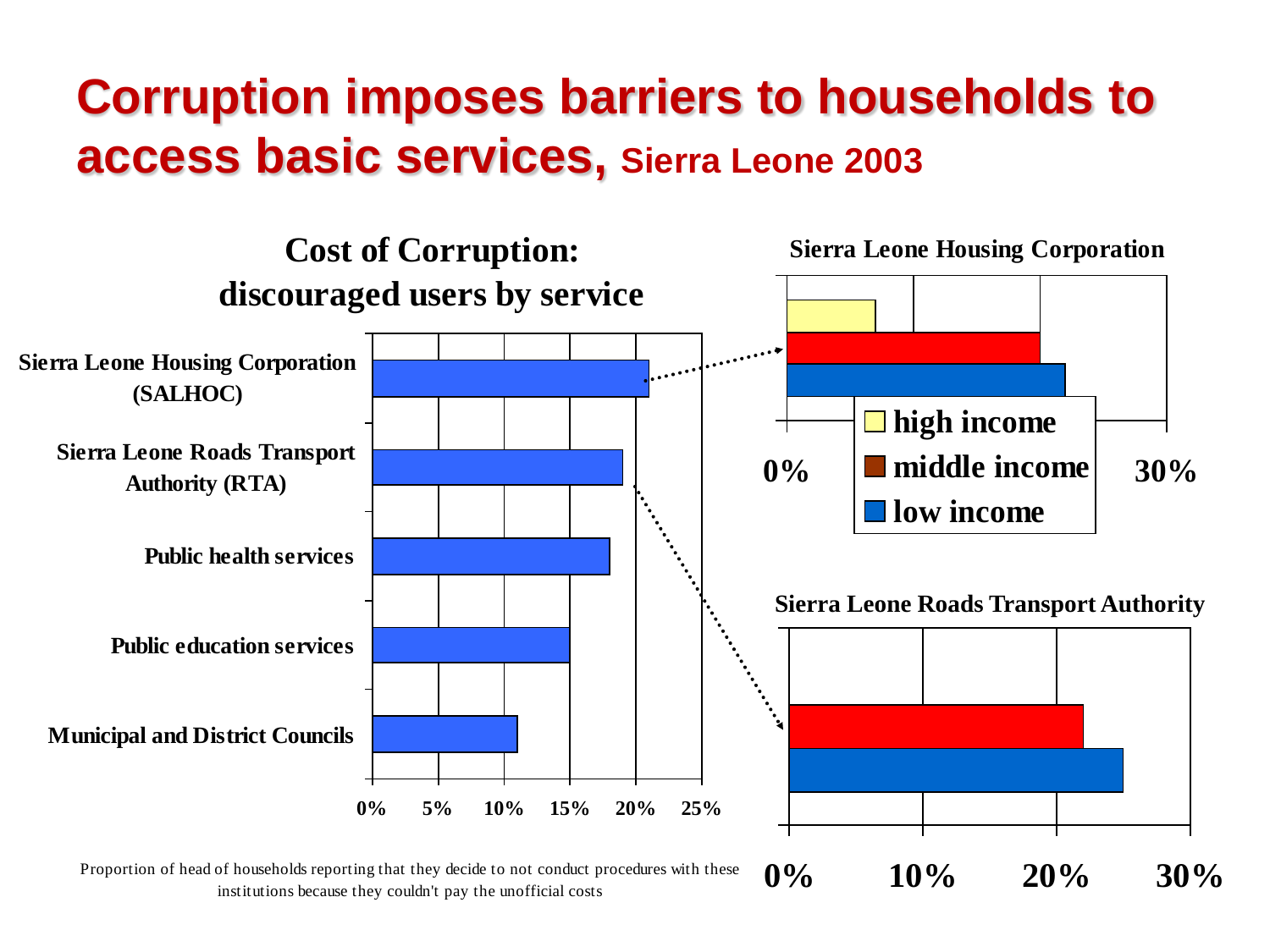### **MECHANISMS TO PARTICIPATE TO THE POLICY PROCESS**





% of households reporting to use the following channel to participate in the policy process (Sierra Leone, 2003)

**The World Bank Slide Slide 2626**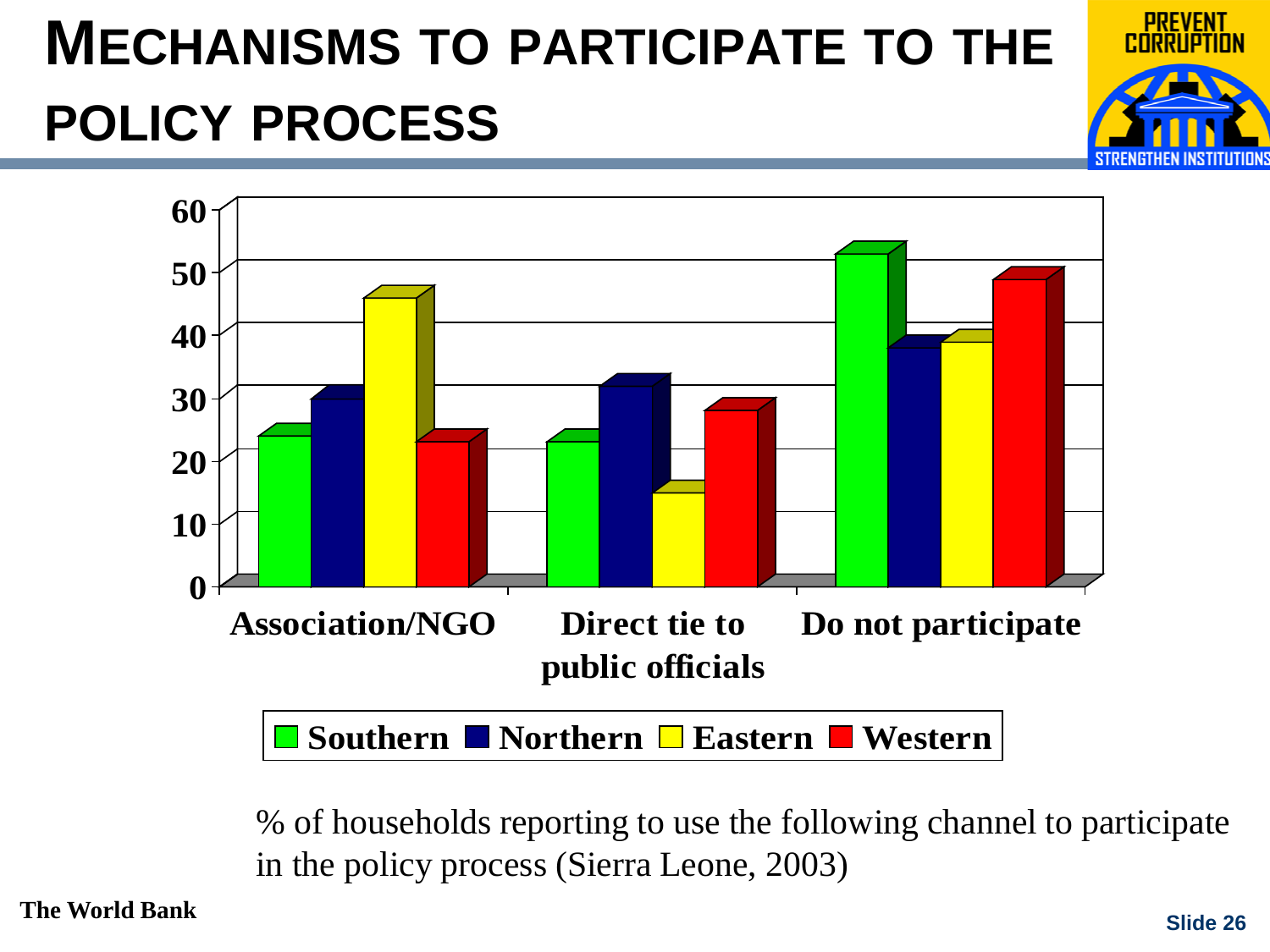# **2C. AGENCY-LEVEL INDICATORS**



- Using responses from public officials
- Public officials are employees of each agency
- Public official's responses are re-scale (from 0 to 100) and then aggregated by agency using factor analysis technique
- 0 always meaning the lowest level of quality of governance, corruption, access or service performance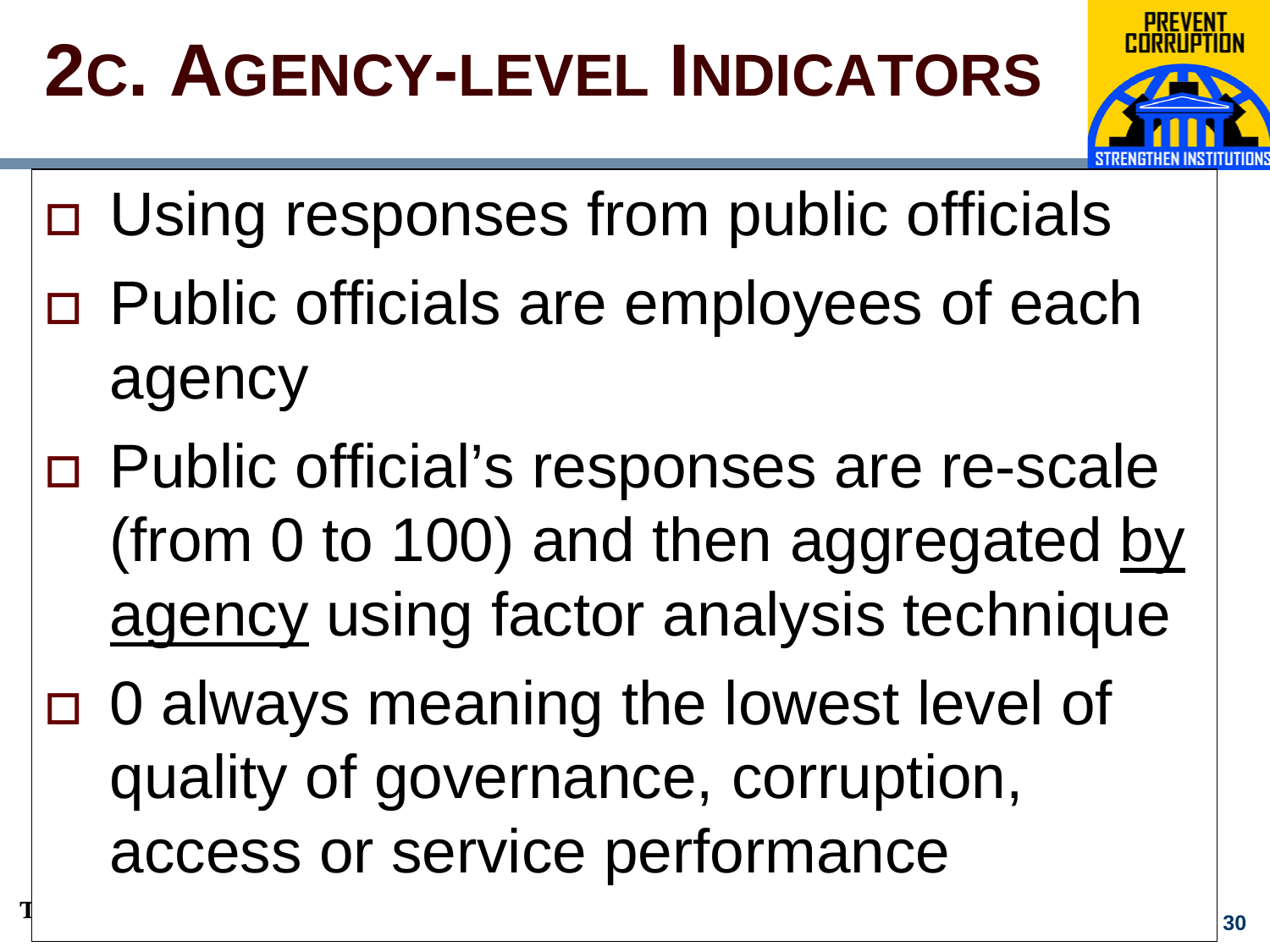#### *GOVERNANCE AND*

| UU <i>'UN'ARUD ARD</i><br><b>CORRUPTION INDICATORS BY</b> | <b>South</b> | <b>North</b> | <b>East</b>     | <b>West</b> | <b>SIERRA</b> |
|-----------------------------------------------------------|--------------|--------------|-----------------|-------------|---------------|
| <b>PROVINCE</b>                                           | Prov.        | Prov.        | Prov.           | Area        | <b>LEONE</b>  |
| <b>Overall corruption</b>                                 | 22           | 32           | 35 <sub>1</sub> | 33          | 32            |
| <b>Corruption in budget</b>                               | 35           | 43           | 48              | 39          | 40            |
| Corruption in public contracts                            | 18           | 35           | 29              | 33          | 30            |
| <b>Corruption in personnel</b>                            | 39           | 44           | 55              | 53          | 49            |
|                                                           |              |              |                 |             |               |
| <b>Accessibility for poor</b>                             | 85           | 74           | 87              | 74          | 78            |
| <b>Audit Mechanisms</b>                                   | 55           | 59           | 66              | 58          | 58            |
| <b>Enforcement of rules</b>                               | 70           | 67           | 80              | 73          | 71            |
| <b>Politicization</b>                                     | 21           | 34           | 22              | 34          | 32            |
| <b>Quality of rules</b>                                   | 62           | 62           | 70              | 61          | 63            |
| <b>Resources</b>                                          | 54           | 51           | 47              | 55          | 52            |
| <b>Transparency</b>                                       | 51           | 55           | 53              | 51          | 55            |
| Citizen voice                                             | 70           | 59           | 65              | 66          | 66            |
| <b>Meritocracy</b>                                        | 66           | 65           | 70              | 69          | 68            |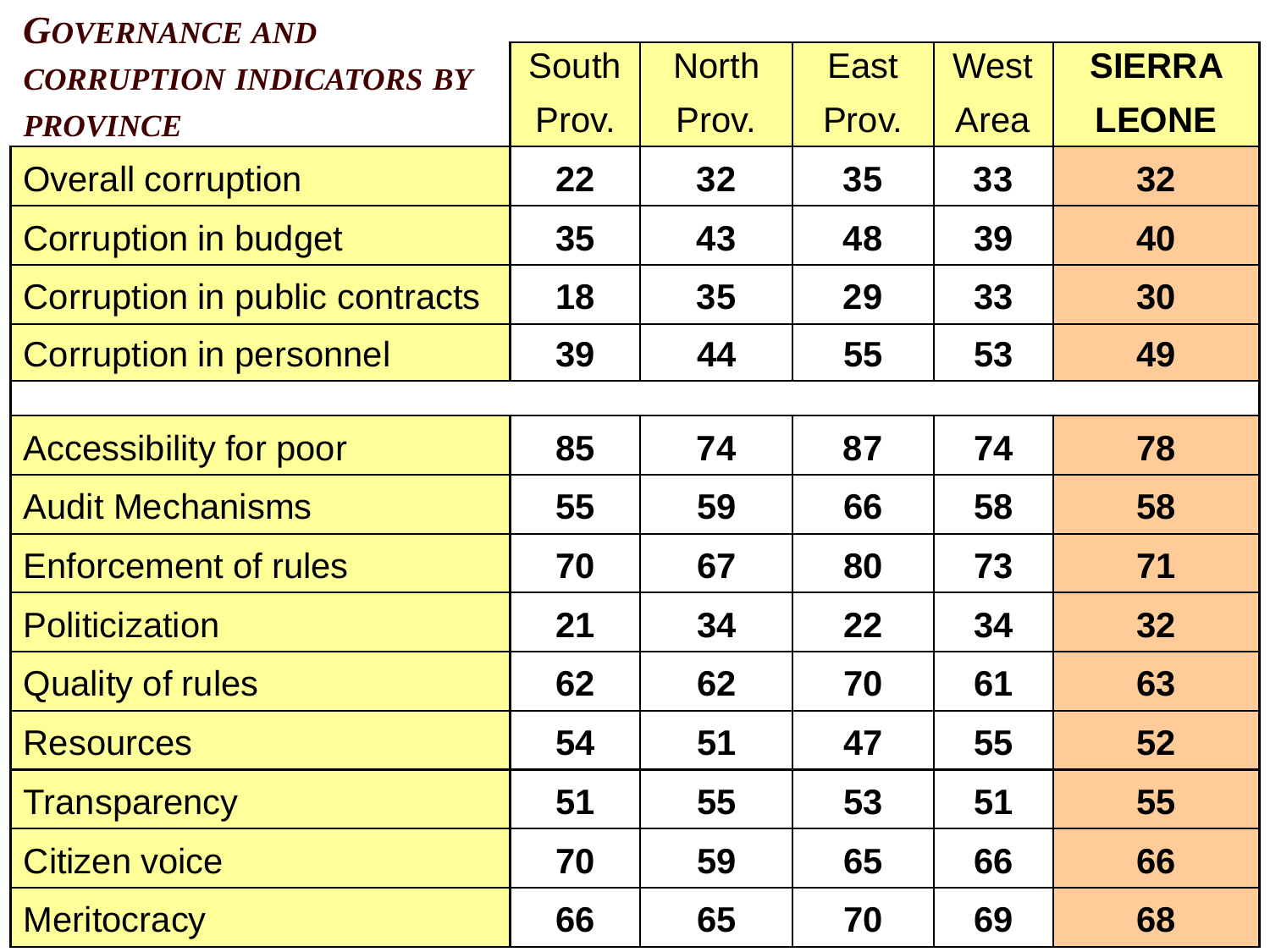

|                               | <b>Legal and</b><br><b>Regulatory</b><br><b>Corruption</b> | <b>Corruption</b><br>in Personnel | <b>Corruption</b><br>in Budget | <b>Administrative</b><br><b>Corruption</b> | <b>Corruption in</b><br><b>Public</b><br><b>Procurement</b> |
|-------------------------------|------------------------------------------------------------|-----------------------------------|--------------------------------|--------------------------------------------|-------------------------------------------------------------|
| <b>AUDIT</b>                  | $-0.09$                                                    | $-0.14$                           | $-0.36$                        | $-0.14$                                    | $-0.14$                                                     |
|                               | $(0.048)*$                                                 | $(0.055)$ ***                     | $(0.061)$ ***                  | $(0.056)$ **                               | $(0.055)$ **                                                |
| MERIT                         | $-0.15$                                                    | $-0.33$                           | $-0.10$                        | $-0.19$                                    | $-0.09$                                                     |
|                               | $(0.040)$ ***                                              | $(0.045)$ ***                     | $(0.051)$ **                   | $(0.046)$ ***                              | $(0.045)$ **                                                |
| <b>OPENNESS</b>               | $-0.11$                                                    | $-0.02$                           | $-0.25$                        | $-0.17$                                    | $-0.15$                                                     |
|                               | $(0.054)$ **                                               | (0.062)                           | $(0.069)$ ***                  | $(0.063)$ ***                              | $(0.061)$ **                                                |
|                               |                                                            |                                   |                                |                                            |                                                             |
| <b>Observations</b>           | 928                                                        | 928                               | 928                            | 928                                        | 928                                                         |
| <b>Adjusted R-</b><br>squared | 0.847                                                      | 0.889                             | 0.876                          | 0.897                                      | 0.914                                                       |

**Weighted SUR regressions with regional Fixed Effects**

**The World Bank** Signmeant at 5%, and signmeant at 1% Slide 36 Standard errors in parentheses \* significant at 10%; \*\* significant at 5%; \*\*\* significant at 1%

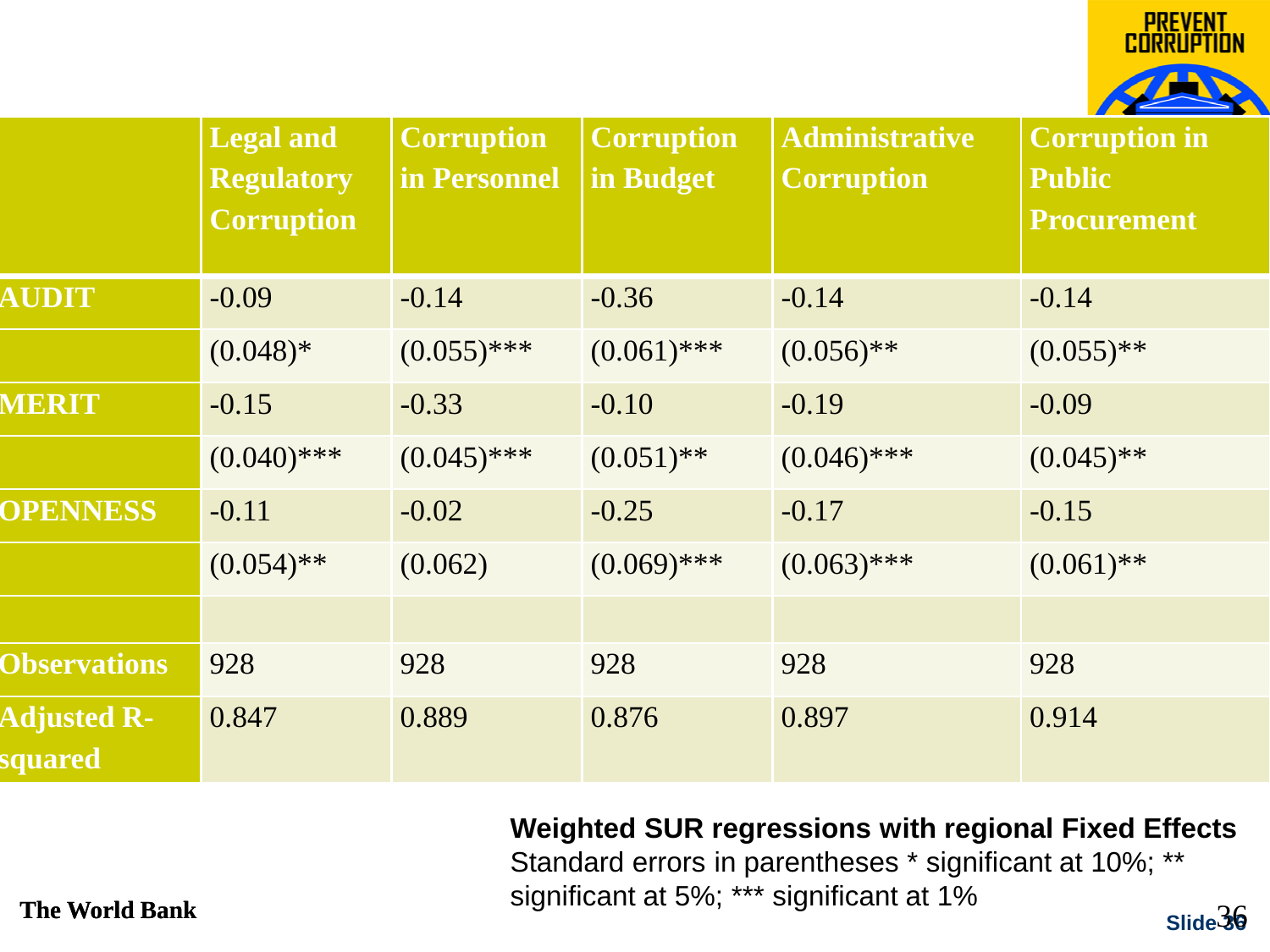|                               |                                                                                                                                                                                  |                         | <b>PREVENT</b> |  |
|-------------------------------|----------------------------------------------------------------------------------------------------------------------------------------------------------------------------------|-------------------------|----------------|--|
|                               | 2SLS                                                                                                                                                                             | <b>OLS</b>              |                |  |
|                               | <b>Total Corruption</b>                                                                                                                                                          | <b>Total Corruption</b> | TITUTIONS      |  |
| <b>Internal Organization</b>  | $-1.4603$                                                                                                                                                                        | $-0.5767$               |                |  |
|                               | $(0.7649)*$                                                                                                                                                                      | $(0.0419)$ ***          |                |  |
| Obs.                          | 909                                                                                                                                                                              | 915                     |                |  |
|                               |                                                                                                                                                                                  |                         |                |  |
| <b>First Stage Regression</b> | <b>Internal Organization</b>                                                                                                                                                     |                         |                |  |
| <b>Average Internal</b>       | 0.2237                                                                                                                                                                           |                         |                |  |
| <b>Organization</b>           |                                                                                                                                                                                  |                         |                |  |
|                               | $(0.1279)*$                                                                                                                                                                      |                         |                |  |
| Obs.                          | 909                                                                                                                                                                              |                         |                |  |
| <b>The World Bank</b>         | <b>Weighted SUR regressions with regional Fixed Effects</b><br>Standard errors in parentheses * significant at 10%; **<br>significant at 5%; *** significant at 1%<br>Slide $37$ |                         |                |  |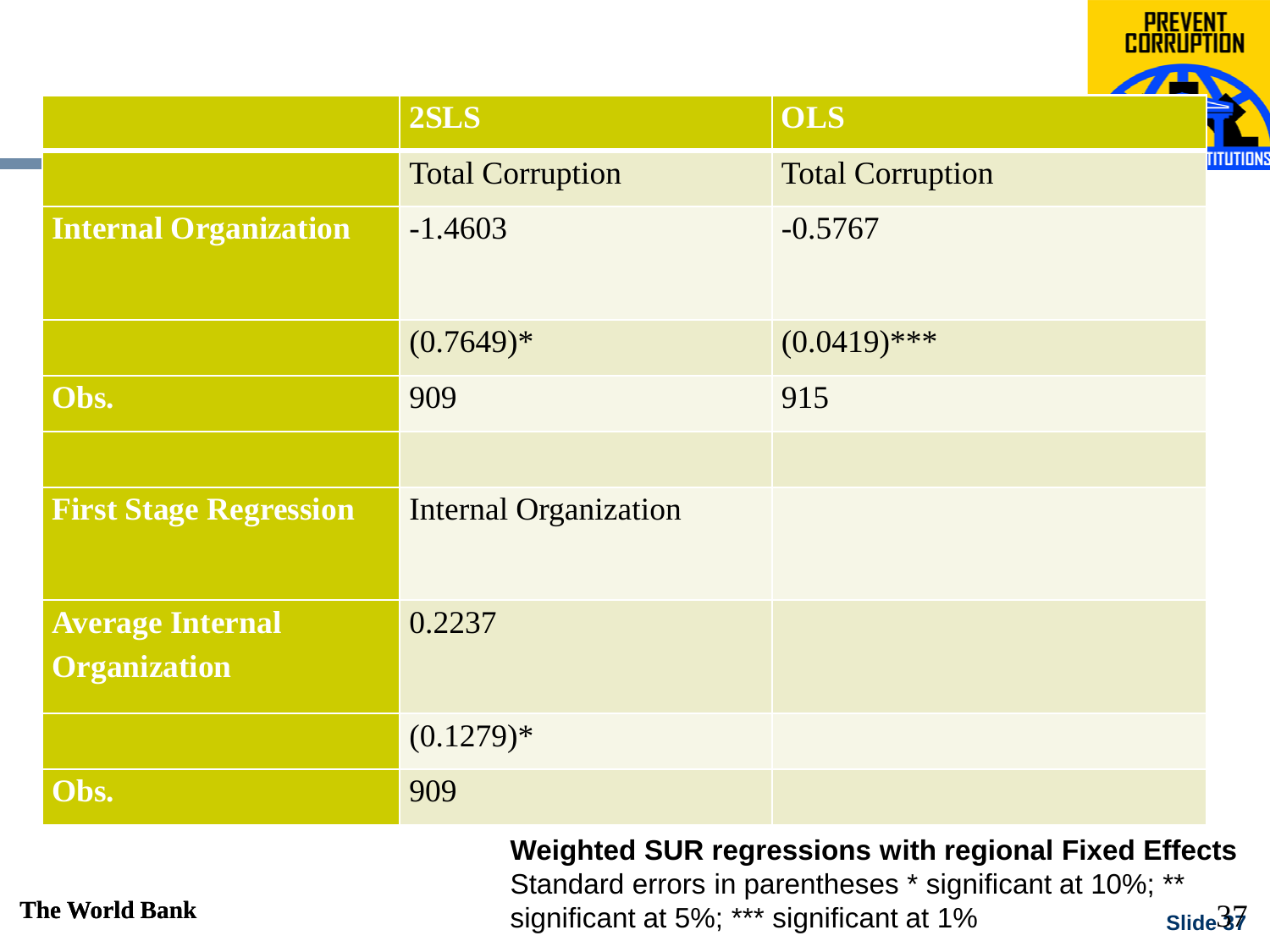

- … to capture progress and effectiveness of policy interventions
- A. Filling the data gaps
- □ Implementation gap and de facto data
- □ Agency level data
- Sector focus
- B. Understanding the causal dynamics
- C. Ensuring sustainability of data collection and public access to data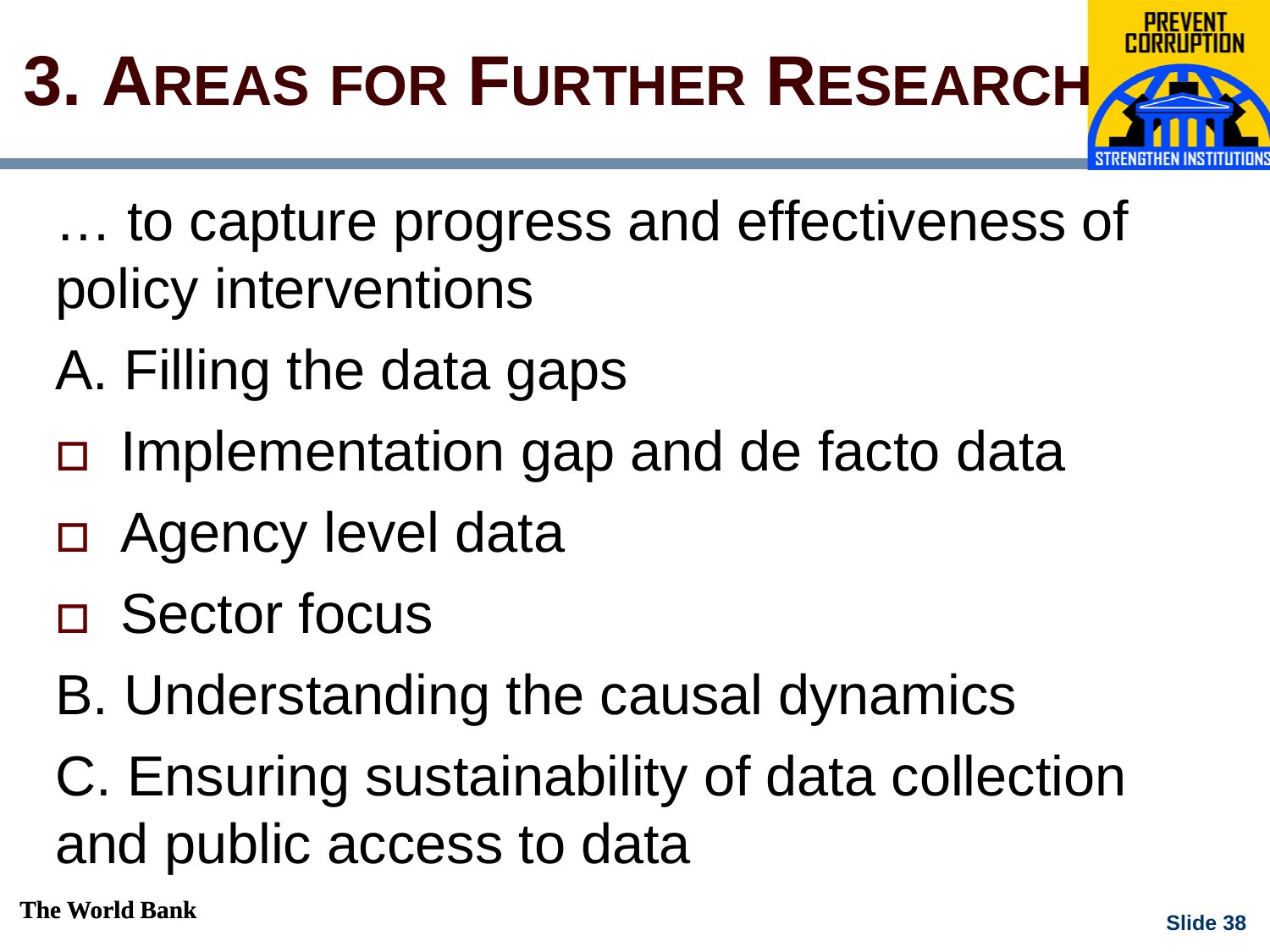## **RESOURCES ON THE WEB**



- **Governance and Anti-corruption: [www.worldbank.org/anticorruption](http://www.worldbank.org/anticorruption)**
- **Anti-Corruption Authorities Portal: [www.acauthorities.org](http://www.acauthorities.org/)**
- **Governance Diagnostic Surveys Country Sites: <http://go.worldbank.org/P8PT8AK4P0>**
- **Actionable Governance Indicators Website: [www.agidata.org](http://www.agidata.org/)**
- **PAM Initiative Website:**

 **[www.agidata.org/pam](http://www.agidata.org/pam)**

# **Ad[ditional material available](mailto:AskGov@worldbank.org) upon request: [AskGov@worldbank.org](mailto:AskGov@worldbank.org)**